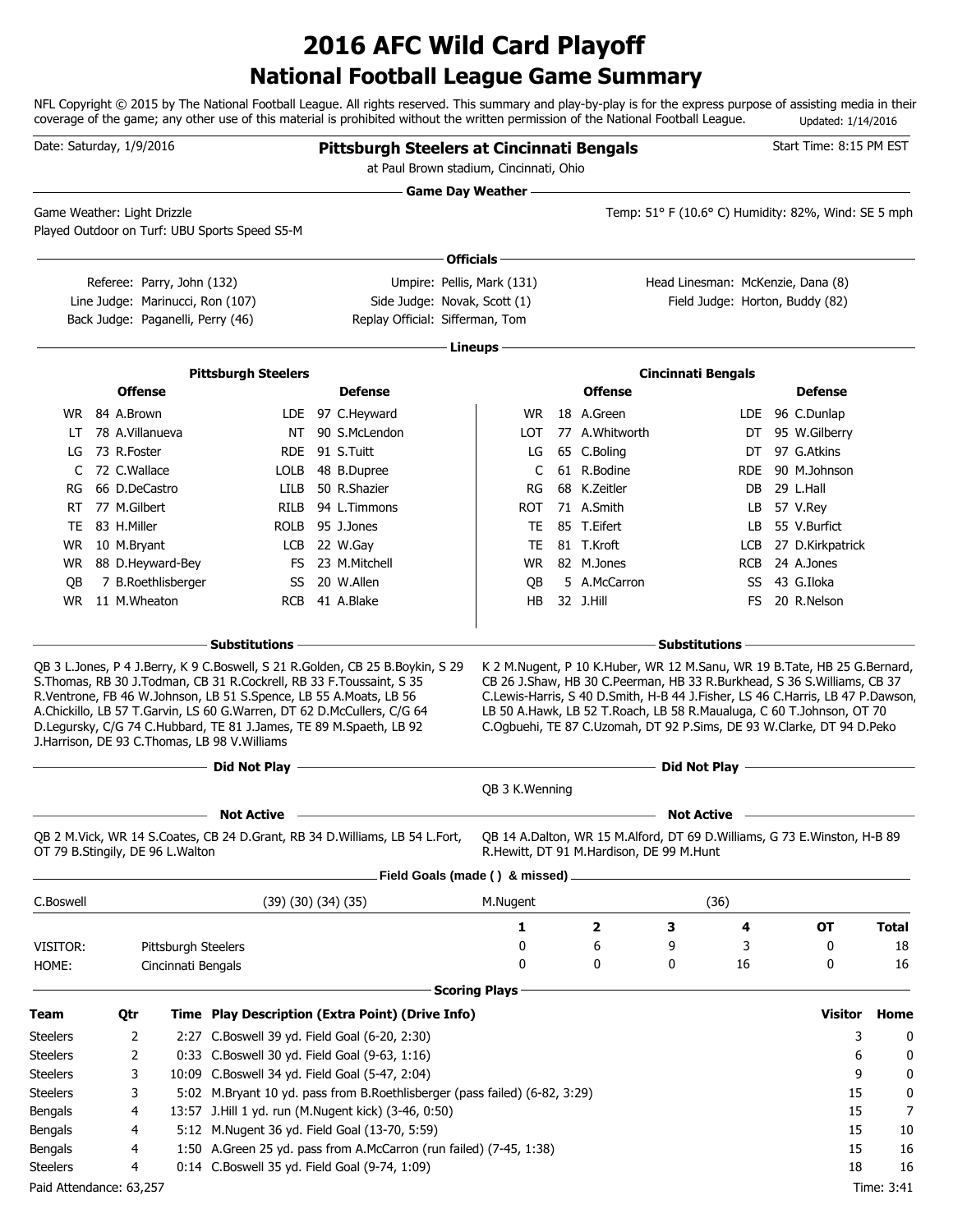## **Final Individual Statistics**

|                            |           | <b>Pittsburgh Steelers</b> |             |                     |             |                     |                    |                     |           |                        |            | <b>Cincinnati Bengals</b> |             |             |                |             |                  |
|----------------------------|-----------|----------------------------|-------------|---------------------|-------------|---------------------|--------------------|---------------------|-----------|------------------------|------------|---------------------------|-------------|-------------|----------------|-------------|------------------|
| <b>RUSHING</b>             |           |                            | <b>ATT</b>  | <b>YDS</b>          | <b>AVG</b>  | LG                  | <b>TD</b>          | <b>RUSHING</b>      |           |                        |            |                           | <b>ATT</b>  | <b>YDS</b>  | AVG            | LG          | TD               |
| J.Todman                   |           |                            | 11          | 65                  | 5.9         | 25                  | 0                  | J.Hill              |           |                        |            |                           | 12          | 50          | 4.2            | 38          | $\mathbf{1}$     |
| F.Toussaint                |           |                            | 17          | 58                  | 3.4         |                     | 9<br>0             | G.Bernard           |           |                        |            |                           | 6           | 28          | 4.7            | 14          | 0                |
| M.Bryant                   |           |                            | 1           | 44                  | 44.0        | 44                  | 0                  | A.McCarron          |           |                        |            |                           | 5           | 9           | 1.8            | 6           | 0                |
|                            |           |                            |             |                     |             |                     |                    | R.Burkhead          |           |                        |            |                           | 1           | 4           | 4.0            | 4           | 0                |
| Total                      |           |                            | 29          | 167                 | 5.8         | 44                  | 0                  | Total               |           |                        |            |                           | 24          | 91          | 3.8            | 38          | 1                |
| <b>PASSING</b>             | ATT       | <b>CMP</b>                 | <b>YDS</b>  | SK/YD TD            |             | <b>IN</b><br>LG     | <b>RT</b>          | <b>PASSING</b>      |           |                        | <b>ATT</b> | <b>CMP</b>                | <b>YDS</b>  | SK/YD TD    |                | LG IN       | <b>RT</b>        |
| <b>B.Roethlisberger</b>    | 31        | 18                         | 229         | 3/27                | 1           | 60<br>0             | 92.0               | A.McCarron          |           |                        | 41         | 23                        | 212         | 3/24        | $\mathbf{1}$   | 25<br>1     | 68.3             |
| L.Jones                    | 5         | 2                          | 11          | 1/11                | 0           | $\overline{7}$<br>1 | 8.3                |                     |           |                        |            |                           |             |             |                |             |                  |
| Total                      | 36        | 20                         | 240         | 4/38                | 1           | 60<br>1             | 73.8               | Total               |           |                        | 41         | 23                        | 212         | 3/24        | $\mathbf{1}$   | 25<br>1     | 68.3             |
| <b>PASS RECEIVING</b>      |           | <b>TAR</b>                 | <b>REC</b>  | <b>YDS</b>          | <b>AVG</b>  | LG                  | TD                 |                     |           | <b>PASS RECEIVING</b>  |            | <b>TAR</b>                | <b>REC</b>  | <b>YDS</b>  | <b>AVG</b>     | LG          | <b>TD</b>        |
| A.Brown                    |           | 12                         | 7           | 119                 | 17.0        | 60                  | 0                  | A.Green             |           |                        |            | 8                         | 5           | 71          | 14.2           | 25          | $\mathbf{1}$     |
| M.Bryant                   |           | 6                          | 5           | 29                  | 5.8         | 10                  | 1                  | T.Eifert            |           |                        |            | 9                         | 5           | 58          | 11.6           | 18          | 0                |
| F.Toussaint                |           | 8                          | 4           | 60                  | 15.0        | 27                  | 0                  | M.Jones             |           |                        |            | 7                         | 4           | 32          | 8.0            | 13          | 0                |
| M.Wheaton                  |           | 5                          | 2           | 23                  | 11.5        | 24                  | 0                  | J.Hill              |           |                        |            | 4                         | 3           | 27          | 9.0            | 13          | 0                |
| H.Miller                   |           | 3                          | 2           | 9                   | 4.5         |                     | 5<br>0             | M.Sanu              |           |                        |            | 5                         | 3           | 17          | 5.7            | 8           | 0                |
| D.Heyward-Bey              |           | 2                          | 0           | 0                   | 0.0         |                     | 0<br>0             | G.Bernard           |           |                        |            | $\overline{4}$            | 2           | 2           | 1.0            | 4           | 0                |
|                            |           |                            |             |                     |             |                     |                    | R.Burkhead          |           |                        |            | 1                         | 1           | 5           | 5.0            | 5           | 0                |
|                            |           |                            |             |                     |             |                     |                    | T.Kroft             |           |                        |            | 1                         | 0           | $\mathbf 0$ | 0.0            | $\mathbf 0$ | 0                |
| Total                      |           | 36                         | 20          | 240                 | 12.0        | 60                  | 1                  | Total               |           |                        |            | 39                        | 23          | 212         | 9.2            | 25          | 1                |
| <b>INTERCEPTIONS</b>       |           |                            | <b>NO</b>   | <b>YDS</b>          | <b>AVG</b>  | LG                  | TD                 |                     |           | <b>INTERCEPTIONS</b>   |            |                           | <b>NO</b>   | <b>YDS</b>  | <b>AVG</b>     | LG          | <b>TD</b>        |
| A.Blake                    |           |                            | 1           | 35                  | 35.0        | 35                  | 0                  | V.Burfict           |           |                        |            |                           | 1           | $\mathbf 0$ | 0.0            | $\mathbf 0$ | 0                |
| Total                      |           |                            | 1           | 35                  | 35.0        | 35                  | 0                  | Total               |           |                        |            |                           | 1           | 0           | 0.0            | 0           | 0                |
| <b>PUNTING</b>             | <b>NO</b> | <b>YDS</b>                 | <b>AVG</b>  | <b>NET</b>          | ΤВ          | <b>IN20</b>         | LG                 | <b>PUNTING</b>      |           |                        | <b>NO</b>  | <b>YDS</b>                | <b>AVG</b>  | <b>NET</b>  | TВ             | <b>IN20</b> | LG               |
| J.Berry                    | 7         | 293                        | 41.9        | 37.0                | 0           | 3                   | 47                 | K.Huber             |           |                        | 6          | 255                       | 42.5        | 41.2        | 0              | 3           | 51               |
| Total                      | 7         | 293                        | 41.9        | 37.0                | 0           |                     | 3<br>47            | Total               |           |                        | 6          | 255                       | 42.5        | 41.2        | 0              | 3           | 51               |
| <b>PUNT RETURNS</b>        |           | <b>NO</b>                  | <b>YDS</b>  | <b>AVG</b>          | FC          | LG                  | <b>TD</b>          | <b>PUNT RETURNS</b> |           |                        |            | <b>NO</b>                 | <b>YDS</b>  | <b>AVG</b>  | FC             | LG          | <b>TD</b>        |
| A.Brown                    |           | $\overline{2}$             | 8           | 4.0                 | 2           | 6                   | 0                  | A.Jones             |           |                        |            | 1                         | 24          | 24.0        | 1              | 24          | $\boldsymbol{0}$ |
| [DOWNED]                   |           | 2                          | 0           | 0.0                 | 0           | 0                   | 0                  | <b>B.Tate</b>       |           |                        |            | 1                         | 10          | 10.0        | 2              | 10          | 0                |
|                            |           |                            |             |                     |             |                     |                    | [DOWNED]            |           |                        |            | $\overline{2}$            | 0           | 0.0         | 0              | 0           | 0                |
| Total                      |           | 2                          | 8           | 4.0                 | 2           | 6                   | 0                  | Total               |           |                        |            | $\overline{2}$            | 34          | 17.0        | 3              | 24          | 0                |
| <b>KICKOFF RETURNS</b>     |           | <b>NO</b>                  | <b>YDS</b>  | <b>AVG</b>          | ${\sf FC}$  | LG                  | TD                 |                     |           | <b>KICKOFF RETURNS</b> |            | <b>NO</b>                 | <b>YDS</b>  | <b>AVG</b>  | FC             | LG          | <b>TD</b>        |
| M.Wheaton                  |           | 1                          | 16          | 16.0                | 0           | 16                  | 0                  | A.Jones             |           |                        |            | 2                         | 50          | 25.0        | 0              | 28          | 0                |
| [TOUCHBACK]                |           | 3                          | $\mathbf 0$ | 0.0                 | 0           |                     | 0<br>0             | [TOUCHBACK]         |           |                        |            | 4                         | 0           | 0.0         | 0              | $\mathbf 0$ | 0                |
| Total                      |           | $\mathbf{1}$               | 16          | 16.0                | 0           | 16                  | 0                  | Total               |           |                        |            | 2                         | 50          | 25.0        | 0              | 28          | 0                |
| <b>Pittsburgh Steelers</b> |           |                            |             |                     |             |                     |                    |                     |           |                        |            |                           |             |             |                |             |                  |
| <b>FUMBLES</b>             |           |                            |             | <b>FUM</b>          | <b>LOST</b> |                     | <b>OWN-REC YDS</b> |                     | TD        | <b>FORCED</b>          |            | <b>OPP-REC</b>            | <b>YDS</b>  | TD          | <b>OUT-BDS</b> |             |                  |
| J.Todman                   |           |                            |             | $\mathbf{1}$        |             | 0                   | 0                  | $\mathbf 0$         | 0         | 0                      |            | 0                         | $\mathbf 0$ | $\mathbf 0$ |                | 1           |                  |
| M.Wheaton                  |           |                            |             | $\mathbf{1}$        |             | 1                   | 0                  | 0                   | 0         | 0                      |            | 0                         | 0           | 0           |                | 0           |                  |
| R.Shazier                  |           |                            |             | 0                   |             | 0                   | 0                  | 0                   | 0         | 2                      |            | $\mathbf{1}$              | 0           | 0           |                | 0           |                  |
| C.Heyward                  |           |                            |             | 0                   |             | 0                   | 0                  | 0                   | 0         | 1                      |            | 0                         | 0           | 0           |                | 0           |                  |
| J.Jones                    |           |                            |             | 0                   |             | 0                   | 0                  | 0                   | 0         | 1                      |            | 0                         | 0           | 0           |                | 0           |                  |
| R.Cockrell                 |           |                            |             | 0                   |             | 0                   | 0                  | 0                   | 0         | 0                      |            | 1                         | $-3$        | 0           |                | 0           |                  |
| C.Thomas<br>Total          |           |                            |             | 0<br>$\overline{2}$ |             | 0<br>$\mathbf{1}$   | 0<br>0             | 0<br>0              | 0<br>0    | 0<br>4                 |            | $\mathbf{1}$<br>3         | 11<br>8     | 0<br>0      |                | 0<br>1      |                  |
| <b>Cincinnati Bengals</b>  |           |                            |             |                     |             |                     |                    |                     |           |                        |            |                           |             |             |                |             |                  |
| <b>FUMBLES</b>             |           |                            |             | <b>FUM</b>          | <b>LOST</b> |                     | <b>OWN-REC YDS</b> |                     | <b>TD</b> | <b>FORCED</b>          |            | <b>OPP-REC</b>            | <b>YDS</b>  | <b>TD</b>   | <b>OUT-BDS</b> |             |                  |
| A.McCarron                 |           |                            |             | 3                   |             | $\mathbf{1}$        | 1                  | $-1$                | 0         | 0                      |            | 0                         | 0           | 0           |                | 0           |                  |
| G.Bernard                  |           |                            |             | 1                   |             | 1                   | 0                  | 0                   | 0         | 0                      |            | 0                         | 0           | 0           |                | 0           |                  |
| J.Hill                     |           |                            |             | 1                   |             | 1                   | 0                  | 0                   | 0         | 0                      |            | 0                         | 0           | 0           |                | 0           |                  |
| C.Boling                   |           |                            |             | 0                   |             | 0                   | 1                  | 0                   | 0         | 0                      |            | 0                         | 0           | 0           |                | 0           |                  |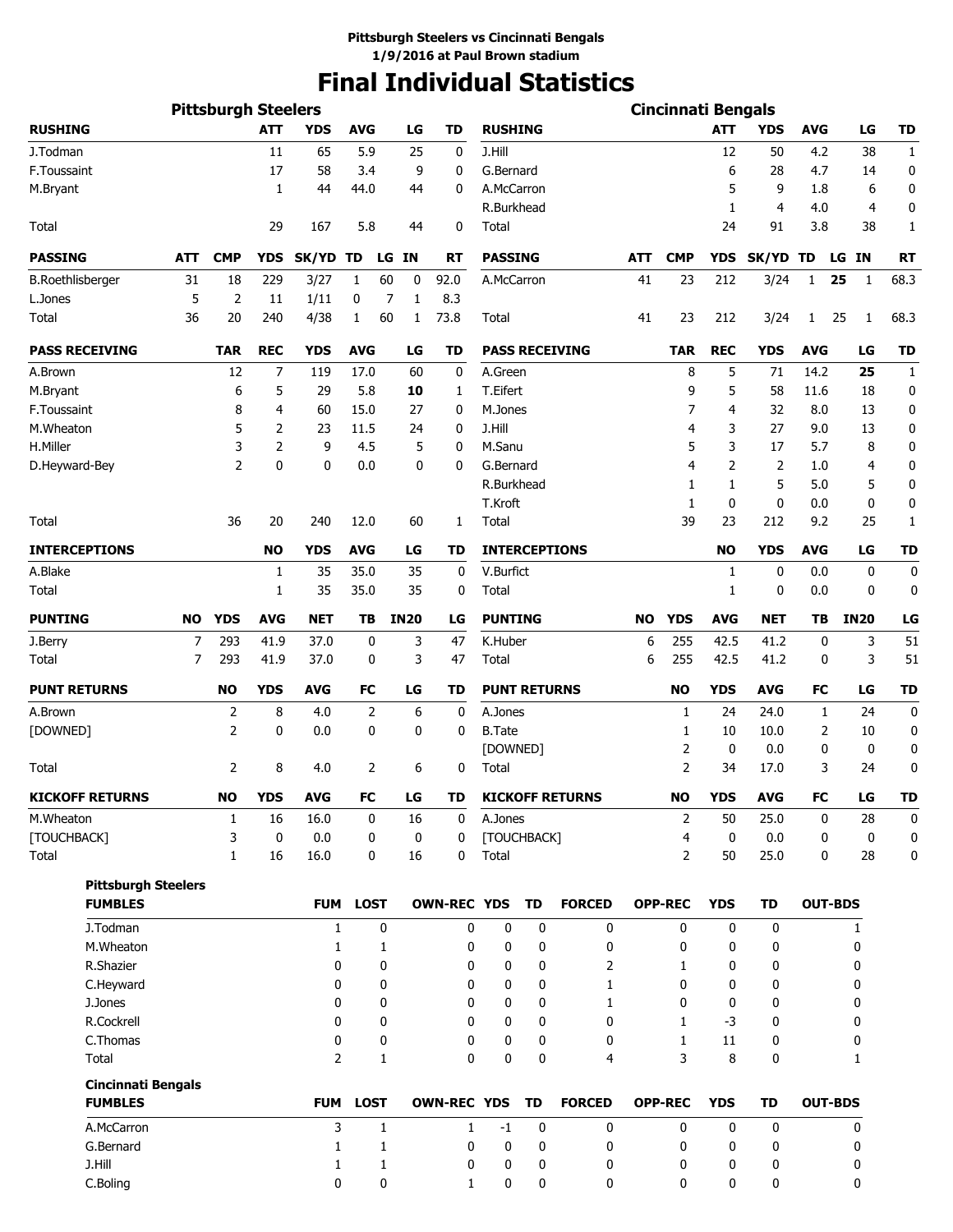## **Final Individual Statistics**

| V.Burfict   |              | 0 | 0      | 0           | $\perp$       | 0        | 0 | U | 0 |
|-------------|--------------|---|--------|-------------|---------------|----------|---|---|---|
| S. Williams |              | 0 | 0      | $\mathbf 0$ | $\mathbf{L}$  | <b>U</b> | 0 | U | 0 |
| G.Iloka     |              | 0 | 0      | $\bf{0}$    | U             |          | U | 0 | 0 |
| Total       | $\mathbf{5}$ |   | $2 -1$ | $\mathbf 0$ | $\mathcal{L}$ |          | 0 | υ | 0 |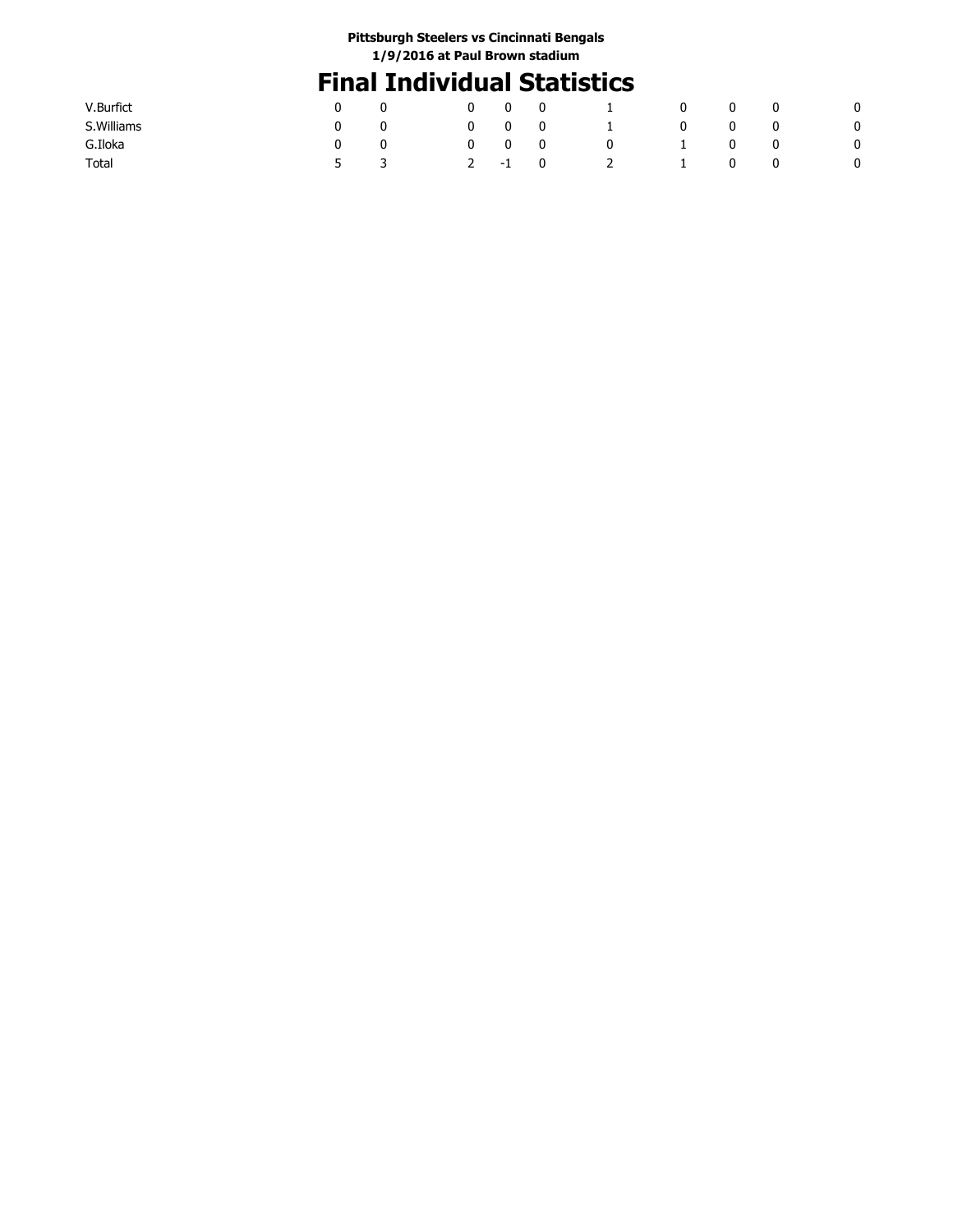## **Final Team Statistics**

| <b>Visitor</b> | Home                                                                                                                                      |
|----------------|-------------------------------------------------------------------------------------------------------------------------------------------|
|                | <b>Bengals</b>                                                                                                                            |
|                | 19                                                                                                                                        |
|                | 5                                                                                                                                         |
|                | 11                                                                                                                                        |
|                | 3                                                                                                                                         |
|                | 5-15-33%                                                                                                                                  |
|                | 1-1-100%                                                                                                                                  |
|                | 279                                                                                                                                       |
|                | 68                                                                                                                                        |
|                | 4.1                                                                                                                                       |
|                | 91                                                                                                                                        |
|                | 24                                                                                                                                        |
| 5.8            | 3.8                                                                                                                                       |
| $3 - 3$        | 4-6                                                                                                                                       |
| 202            | 188                                                                                                                                       |
| 4-38           | $3 - 24$                                                                                                                                  |
| 240            | 212                                                                                                                                       |
| $36 - 20 - 1$  | $41 - 23 - 1$                                                                                                                             |
| 5.1            | 4.3                                                                                                                                       |
| $6 - 6 - 4$    | $4 - 4 - 3$                                                                                                                               |
| $7 - 41.9$     | $6 - 42.5$                                                                                                                                |
| 0              | 0                                                                                                                                         |
| $0 - 0$        | $0 - 0$                                                                                                                                   |
| 37.0           | 41.2                                                                                                                                      |
| 43             | 34                                                                                                                                        |
| $2 - 8$        | $2 - 34$                                                                                                                                  |
| $1 - 16$       | $2 - 50$                                                                                                                                  |
| $1 - 35$       | $1 - 0$                                                                                                                                   |
| 10-142         | $8 - 79$                                                                                                                                  |
| $2 - 1$        | $5 - 3$                                                                                                                                   |
| 1              | $\overline{2}$                                                                                                                            |
| 0              | 1                                                                                                                                         |
| $\mathbf{1}$   | $\mathbf{1}$                                                                                                                              |
| $0 - 1$        | $1 - 2$                                                                                                                                   |
| $0-0$          | $1 - 1$                                                                                                                                   |
| $0 - 1$        | $0-0$                                                                                                                                     |
| $0 - 0$        | $0 - 1$                                                                                                                                   |
| 4-4            | $1 - 1$                                                                                                                                   |
|                | 1-2-50%                                                                                                                                   |
|                | 1-1-100%                                                                                                                                  |
|                | 0                                                                                                                                         |
|                | 16                                                                                                                                        |
|                | 29:23                                                                                                                                     |
|                | <b>Steelers</b><br>21<br>6<br>10<br>5<br>2-13-15%<br>1-1-100%<br>369<br>69<br>5.3<br>167<br>29<br>1-4-25%<br>1-1-100%<br>0<br>18<br>30:37 |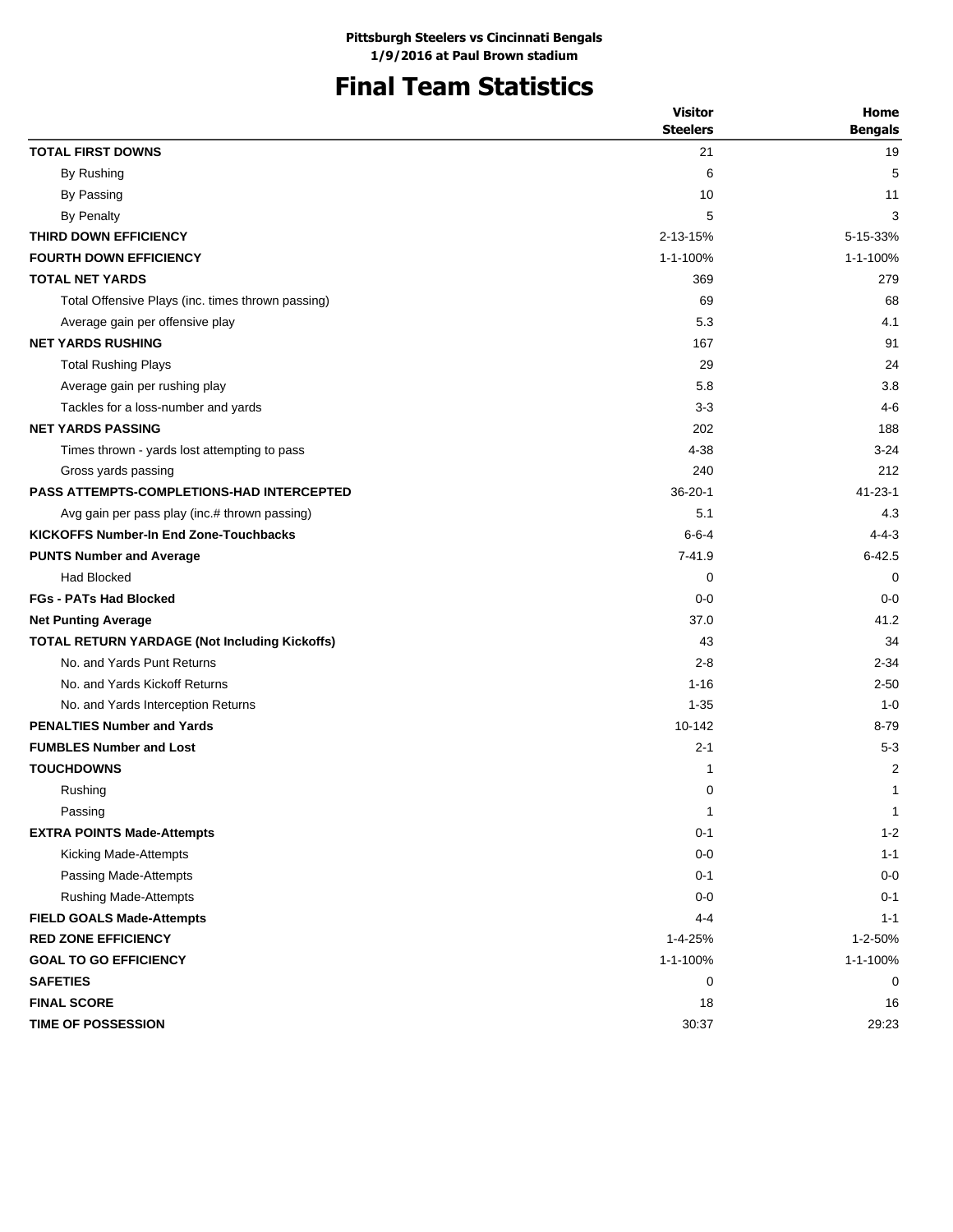## **Ball Possession And Drive Chart**

### **Pittsburgh Steelers**

**\* inside opponent's 20**

| #  | Time<br>Recd | Time<br>Lost | <b>Time How Ball</b><br><b>Poss Obtained</b> | <b>Drive</b><br>Began | #<br><b>Play</b> | Yds<br>Gain | Yds<br>Pen | Net<br>Yds | 1st<br>Down | Last<br><b>Scrm</b> | <b>How Given</b><br>Up |
|----|--------------|--------------|----------------------------------------------|-----------------------|------------------|-------------|------------|------------|-------------|---------------------|------------------------|
|    | 15:00        | 13:29        | 1:31 Kickoff                                 | <b>PIT 20</b>         | 3                | 3           | 0          | 3          | 0           | <b>PIT 23</b>       | Punt                   |
| 2  | 11:07        | 8:14         | 2:53 Punt                                    | <b>PIT 19</b>         | 5                | 20          | 0          | 20         |             | <b>PIT 39</b>       | Punt                   |
| 3  | 3:44         | 13:06        | 5:38 Punt                                    | PIT <sub>6</sub>      | 10               | 63          | $-15$      | 48         | 3           | CIN 46              | Punt                   |
| 4  | 11:31        | 10:32        | 0:59 Punt                                    | <b>PIT 35</b>         | 3                | 2           | 0          | 2          | 0           | <b>PIT 37</b>       | Punt                   |
| 5  | 8:22         | 5:48         | 2:34 Punt                                    | <b>PIT 34</b>         | 5.               | $-1$        | 20         | 19         | 2           | <b>CIN 46</b>       | Fumble                 |
| 6  | 4:57         | 2:27         | 2:30 Interception                            | <b>CIN 41</b>         | 6                | 35          | $-15$      | 20         |             | <b>CIN 21</b>       | Field Goal             |
| 7  | 1:49         | 0:33         | $1:16$ Punt                                  | <b>PIT 25</b>         | 9                | 55          | 8          | 63         | 4           | $*$ CIN 12          | Field Goal             |
| 8  | 12:13        | 10:09        | 2:04 Fumble                                  | <b>PIT 36</b>         | 5                | 47          | 0          | 47         |             | * CIN 17            | Field Goal             |
| 9  | 8:31         | 5:02         | 3:29 Punt                                    | <b>PIT 18</b>         | 6                | 82          | 0          | 82         | 3           | * CIN 10            | Touchdown              |
| 10 | 1:37         | 14:47        | 1:50 Fumble                                  | <b>PIT 25</b>         | 3                | -10         | -10        | $-20$      | 0           | PIT <sub>5</sub>    | Punt                   |
| 11 | 13:57        | 11:11        | 2:46 Kickoff                                 | <b>PIT 20</b>         | 5                | 22          | 0          | 22         |             | <b>PIT 42</b>       | Punt                   |
| 12 | 5:12         | 3:28         | 1:44 Kickoff                                 | <b>PIT 20</b>         |                  | 7           | 0          |            | 0           | <b>PIT 27</b>       | Punt                   |
| 13 | 1:50         | 1:36         | 0:14 Kickoff                                 | <b>PIT 14</b>         |                  | $\Omega$    | 0          | 0          | 0           | <b>PIT 14</b>       | Interception           |
| 14 | 1:23         | 0:14         | 1:09 Fumble                                  | PIT <sub>9</sub>      | 9                | 44          | 30         | 74         | 5           | * CIN 17            | Field Goal             |

(340) Average PIT 24

|    | <b>Cincinnati Bengals</b> |              |                                              |                       |                  |             |            |                   |             |               |                        |
|----|---------------------------|--------------|----------------------------------------------|-----------------------|------------------|-------------|------------|-------------------|-------------|---------------|------------------------|
| #  | Time<br>Recd              | Time<br>Lost | <b>Time How Ball</b><br><b>Poss Obtained</b> | <b>Drive</b><br>Began | #<br><b>Play</b> | Yds<br>Gain | Yds<br>Pen | <b>Net</b><br>Yds | 1st<br>Down | Last<br>Scrm  | <b>How Given</b><br>Up |
| 1  | 13:29                     | 11:07        | 2:22 Punt                                    | <b>CIN 36</b>         | 3                | 13          | -5         | 8                 | 0           | <b>CIN 44</b> | Punt                   |
| 2  | 8:14                      | 3:44         | 4:30 Punt                                    | <b>CIN 29</b>         | 8                | 33          | 0          | 33                | 2           | <b>PIT 38</b> | Punt                   |
| 3  | 13:06                     | 11:31        | $1:35$ Punt                                  | CIN <sub>7</sub>      | 3                | 7           | 0          | 7                 | 0           | <b>CIN 14</b> | Punt                   |
| 4  | 10:32                     | 8:22         | $2:10$ Punt                                  | <b>CIN 29</b>         | 3                | 2           | 0          | 2                 | 0           | <b>CIN 31</b> | Punt                   |
| 5  | 5:48                      | 4:57         | 0:51 Fumble                                  | <b>CIN 47</b>         | 3                | $-3$        | 0          | $-3$              | 0           | <b>CIN 44</b> | Interception           |
| 6  | 2:27                      | 1:49         | 0:38 Kickoff                                 | <b>CIN 20</b>         | 3                | 4           | 0          | 4                 | 0           | <b>CIN 24</b> | Punt                   |
| 7  | 0:33                      | 0:00         | 0:33 Kickoff                                 | <b>CIN 20</b>         |                  | $-1$        | 0          | $-1$              | 0           | <b>CIN 20</b> | End of Half            |
| 8  | 15:00                     | 12:13        | 2:47 Kickoff                                 | <b>CIN 18</b>         | 6                | 42          | 0          | 42                | 2           | <b>PIT 29</b> | Fumble                 |
| 9  | 10:09                     | 8:31         | 1:38 Kickoff                                 | <b>CIN 20</b>         | 5                | 21          | 0          | 21                | 1           | <b>CIN 41</b> | Punt                   |
| 10 | 5:02                      | 1:37         | 3:25 Kickoff                                 | <b>CIN 20</b>         | 9                | 35          | 20         | 55                | 5           | <b>PIT 23</b> | Fumble                 |
| 11 | 14:47                     | 13:57        | 0:50 Punt                                    | <b>PIT 46</b>         | 3                | 4           | 42         | 46                | 2           | $*$ PIT 1     | Touchdown              |
| 12 | 11:11                     | 5:12         | 5:59 Punt                                    | CIN 13                | 13               | 70          | 0          | 70                | 5           | $*$ PIT 17    | <b>Field Goal</b>      |
| 13 | 3:28                      | 1:50         | 1:38 Punt                                    | <b>PIT 45</b>         | 7                | 45          | 0          | 45                | 2           | <b>PIT 25</b> | Touchdown              |
| 14 | 1:36                      | 1:23         | 0:13 Interception                            | <b>PIT 26</b>         |                  | 6           | 0          | 6                 | 0           | <b>PIT 26</b> | Fumble                 |
| 15 | 0:14                      | 0:00         | 0:14 Kickoff                                 | <b>CIN 24</b>         |                  | 0           | 0          | 0                 | 0           | <b>CIN 24</b> | End of Game            |

(466) Average CIN 31

**Time of Possession by Quarter Home Visitor Kickoff Drive No.-Start Average 1st 2nd 3rd 4th OT Total** 8:08 6:52 9:13 7:10 6:06 30:37 5:47 7:50 8:54 29:23 Steelers: 4 - PIT 18 Bengals: 6 - CIN 20 Pittsburgh Steelers Cincinnati Bengals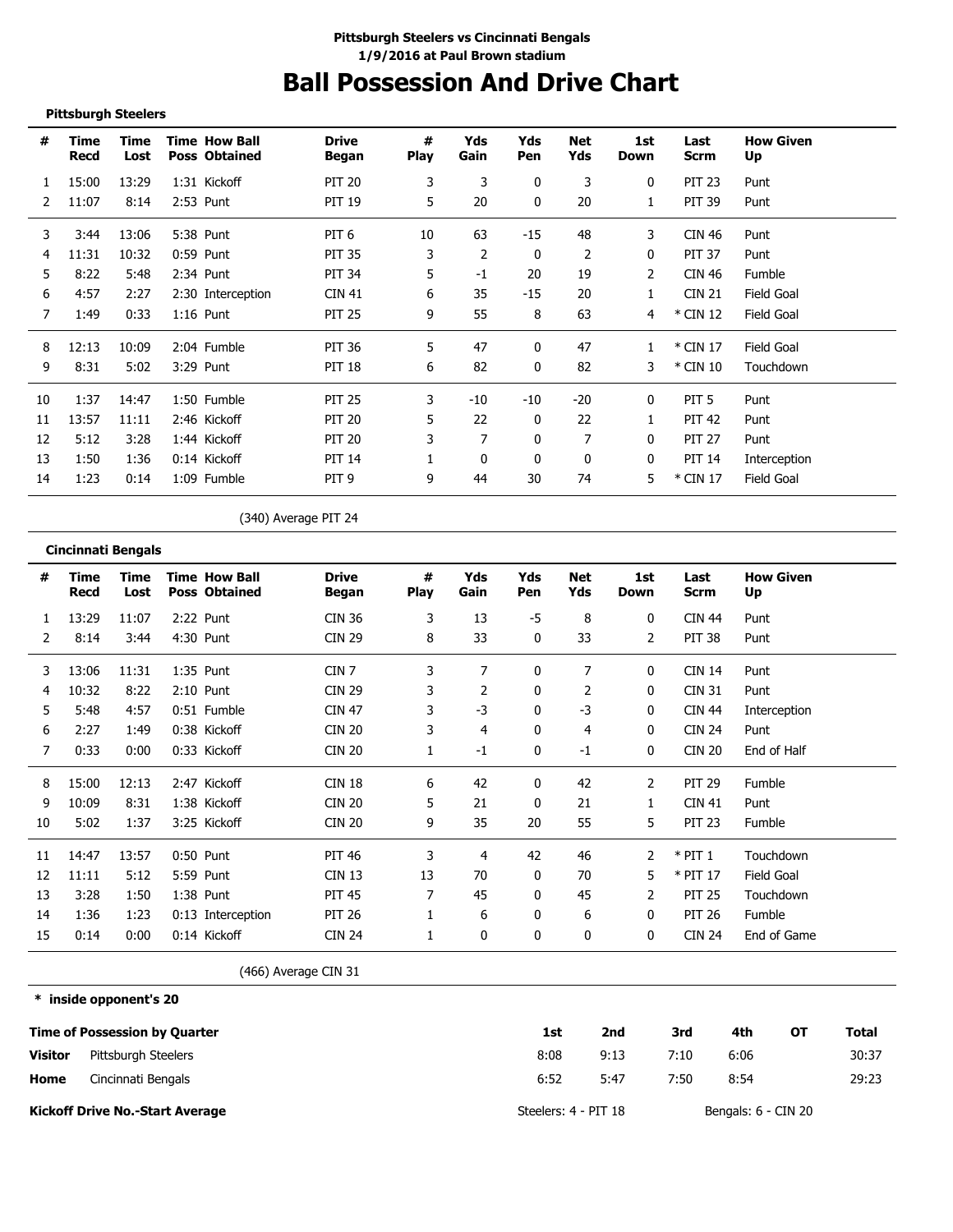## **Final Defensive Statistics**

| <b>Pittsburgh Steelers</b> |                |                |              |              | <b>Regular Defensive Plays</b> |   |   |              |           |              |           |              | <b>Special Teams</b> |    |           |              |            | <b>Misc</b>  |              |             |
|----------------------------|----------------|----------------|--------------|--------------|--------------------------------|---|---|--------------|-----------|--------------|-----------|--------------|----------------------|----|-----------|--------------|------------|--------------|--------------|-------------|
|                            | <b>TKL</b>     | <b>AST</b>     | <b>COMB</b>  |              | SK / YDS TFL                   |   | Q | <b>IN</b>    | <b>PD</b> | <b>FF</b>    | <b>FR</b> | <b>TKL</b>   | <b>AST</b>           | FF | <b>FR</b> | <b>BL</b>    | <b>TKL</b> | <b>AST</b>   | <b>FF</b>    | <b>FR</b>   |
| R.Shazier                  | 9              | 4              | 13           | $\mathbf{0}$ | ŋ                              |   |   | 0            |           |              | 1         | 0            | 0                    | 0  | 0         | 0            | 0          | 0            | 0            | 0           |
| W.Gay                      | 4              | 1              | 5            | 0            | 0                              | 0 | 0 | $\mathbf{0}$ | 0         | 0            | 0         | 0            | 0                    | 0  | 0         | 0            | 0          | 0            | 0            | 0           |
| J.Harrison                 | 3              | 1              | 4            | 1            | 2                              |   |   | 0            | 0         | 0            | 0         | 0            | 0                    | 0  | 0         | 0            | 0          | 0            | 0            | 0           |
| J.Jones                    | 2              | 2              | 4            | 1            | 11                             | 0 | 0 | 0            | 0         | 1            | 0         | 0            | 0                    | 0  | 0         | 0            | 0          | 0            | 0            | 0           |
| A.Moats                    | $\overline{2}$ | $\overline{2}$ | 4            | $\mathbf{0}$ | 0                              | 0 | 1 | $\mathbf 0$  | 0         | 0            | 0         | 1            | 0                    | 0  | 0         | 0            | 0          | $\mathbf{0}$ | 0            | 0           |
| L.Timmons                  | 2              | 2              | 4            | 0            | 0                              | 0 | 0 | 0            | 0         | 0            | 0         | 0            | 0                    | 0  | 0         | 0            | 0          | 0            | 0            | 0           |
| W.Allen                    | 3              | 0              | 3            | $\mathbf{0}$ | 0                              |   | 0 | 0            | 0         | 0            | 0         | 0            | 0                    | 0  | 0         | 0            | 0          | 0            | 0            | 0           |
| <b>B.Dupree</b>            | 2              | 1              | 3            | 0            | 0                              | 1 | 0 | 0            | 0         | 0            | 0         | 0            | 0                    | 0  | 0         | 0            | 0          | 0            | 0            | 0           |
| S.Tuitt                    |                | $\overline{2}$ | 3            | $\mathbf{0}$ | 0                              | 0 | 0 | 0            | 0         | 0            | 0         | $\mathbf{0}$ | 0                    | 0  | 0         | 0            | 0          | 0            | 0            | 0           |
| <b>B.Boykin</b>            | 2              | 0              | 2            | 0            | 0                              | 0 | 0 | 0            | 0         | 0            | 0         | 0            | 0                    | 0  | 0         | 0            | 0          | 0            | 0            | 0           |
| M.Mitchell                 | 2              | 0              | 2            | 0            | 0                              | 0 | 0 | 0            | 0         | 0            | 0         | 0            | 0                    | 0  | 0         | 0            | 0          | 0            | 0            | 0           |
| C.Thomas                   |                | 1              | 2            | 0            | 0                              | 0 | 0 | 0            | 0         | 0            |           | 0            | 0                    | 0  | 0         | 0            | 0          | 0            | 0            | 0           |
| C.Heyward                  |                | $\mathbf{0}$   | $\mathbf{1}$ | $\mathbf{1}$ | 11                             | 0 | 4 | $\mathbf 0$  | 0         | 1            | 0         | 0            | 0                    | 0  | 0         | $\mathbf{0}$ | 0          | 0            | 0            | $\mathbf 0$ |
| A.Blake                    |                | 0              | 1            | 0            | 0                              | 0 | 0 | 1            |           | 0            | 0         | 0            | 0                    | 0  | 0         | 0            | 0          | 0            | ŋ            | 0           |
| V. Williams                |                | 0              | 1            | $\mathbf{0}$ | 0                              | 0 | 0 | 0            | 0         | 0            | 0         | 2            | 0                    | 0  | 0         | 0            | 0          | 0            | 0            | 0           |
| S.McLendon                 |                | $\mathbf 0$    | 1            | 0            | 0                              | 1 | 0 | 0            | 0         | 0            | 0         | 0            | 0                    | 0  | 0         | 0            | 0          | 0            | 0            | 0           |
| R.Golden                   | 0              | 0              | 0            | $\mathbf{0}$ | 0                              | 0 | 0 | $\mathbf{0}$ | 1         | $\mathbf{0}$ | 0         | 0            | 0                    | 0  | 0         | 0            | 0          | 0            | $\mathbf{0}$ | $\mathbf 0$ |
| R.Cockrell                 |                | 0              | 0            | 0            | 0                              | 0 | 0 | 0            | 0         | 0            | 1         | 0            | 0                    | 0  | 0         | 0            | 0          | 0            | 0            | 0           |
| R.Ventrone                 | 0              | 0              | 0            | 0            | 0                              | 0 | 0 | 0            | 0         | 0            | 0         | 0            | 1                    | 0  | 0         | 0            | 0          | 0            | 0            | 0           |
| T.Garvin                   | 0              | 0              | 0            | 0            | 0                              | 0 | 0 | 0            | 0         | 0            | 0         | 0            | 1                    | 0  | 0         | 0            | 0          | 0            | 0            | 0           |
| D.DeCastro                 | 0              | 0              | 0            | $\mathbf{0}$ | 0                              | 0 | 0 | 0            | 0         | 0            | 0         | 0            | 0                    | 0  | 0         | 0            | 1          | 0            | 0            | 0           |
| M.Wheaton                  | 0              | 0              | 0            | 0            | 0                              | 0 | Ω | 0            | 0         | 0            | 0         | 0            | 0                    | 0  | 0         | 0            |            | 0            | 0            | 0           |
| <b>Total</b>               | 37             | 16             | 53           | 3            | 24                             | 6 |   |              | 4         |              | 3         | 3            | 2                    | Λ  | 0         | 0            | 2          | 0            | 0            | 0           |

**TKL = Tackle AST = Assist COMB = Combined QH=QB Hit IN = Interception PD = Pass Defense FF = Forced Fumble FR = Fumble Recovery**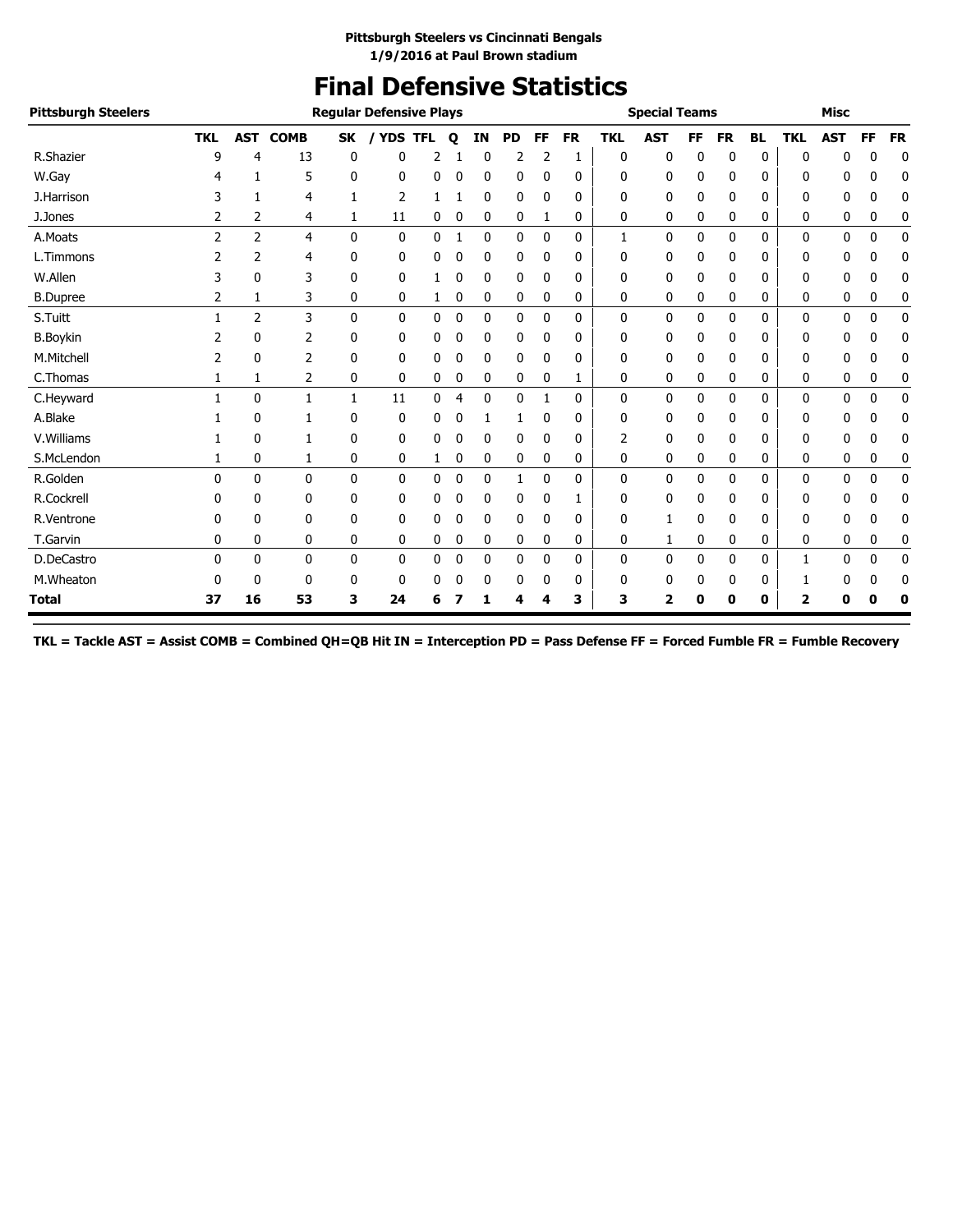# **Final Defensive Statistics**

| Cincinnati Bengals |              |              |                |              | <b>Regular Defensive Plays</b> |               |              |              |              |              |              |              | <b>Special Teams</b> |           |           |           |              | <b>Misc</b>  |              |                         |
|--------------------|--------------|--------------|----------------|--------------|--------------------------------|---------------|--------------|--------------|--------------|--------------|--------------|--------------|----------------------|-----------|-----------|-----------|--------------|--------------|--------------|-------------------------|
|                    | <b>TKL</b>   | <b>AST</b>   | <b>COMB</b>    | <b>SK</b>    | / YDS                          | <b>TFL QH</b> |              | ΙN           | <b>PD</b>    | <b>FF</b>    | <b>FR</b>    | <b>TKL</b>   | <b>AST</b>           | <b>FF</b> | <b>FR</b> | <b>BL</b> | <b>TKL</b>   | <b>AST</b>   | <b>FF</b>    | <b>FR</b>               |
| R.Maualuga         | 7            | 3            | 10             | 0            | 0                              | 0             | 0            | 0            | 0            | 0            | 0            | 0            | 0                    | 0         | 0         | 0         | 0            | 0            | 0            | 0                       |
| V.Burfict          |              | 1            | 6              | 1            | 12                             | 2             | 2            | 1            | 1            |              | 0            | 0            | 0                    | 0         | 0         | 0         | 0            | 0            | 0            | 0                       |
| S.Williams         |              | 0            | 5              | 0            | $\mathbf{0}$                   | 0             | 0            | 0            | 0            | 1            | 0            | 0            | 0                    | 0         | 0         | 0         | 0            | 0            | 0            | 0                       |
| G.Iloka            | 4            | 1            | 5              | 0            | 0                              | 1             | 0            | 0            | 0            | 0            | 1            | 0            | 0                    | 0         | 0         | 0         | 0            | 0            | 0            | 0                       |
| M.Johnson          | 4            | $\mathbf{1}$ | 5              | $\mathbf 0$  | $\mathbf{0}$                   | $\mathbf{1}$  | $\mathbf 0$  | 0            | $\mathbf{0}$ | $\mathbf 0$  | 0            | 0            | $\mathbf 0$          | 0         | 0         | 0         | $\mathbf 0$  | 0            | $\mathbf 0$  | $\pmb{0}$               |
| R.Nelson           | 3            | 0            | 3              | 1            | 10                             |               |              | 0            | 0            | 0            | 0            | 0            | 0                    | 0         | 0         | 0         | 0            | 0            | 0            | 0                       |
| G.Atkins           |              | $\mathbf{0}$ | 3              | 1            | 5                              | 0             |              | 0            | 0            | 0            | 0            | 0            | $\mathbf 0$          | 0         | 0         | 0         | 0            | 0            | 0            | 0                       |
| D.Smith            | 3            | 0            | 3              | 0            | 0                              | 0             | 0            | 0            | 0            | 0            | 0            | 0            | 0                    | 0         | 0         | 0         | 0            | 0            | 0            | 0                       |
| C.Lewis-Harris     | 2            | 1            | 3              | $\mathbf{0}$ | 0                              | 0             | 0            | 0            | 1            | 0            | 0            | 0            | $\mathbf{1}$         | 0         | 0         | 0         | $\mathbf{0}$ | 0            | 0            | 0                       |
| D.Kirkpatrick      | 2            | 1            | 3              | 0            | 0                              | 0             | 0            | 0            | 0            | 0            | 0            | 0            | 0                    | 0         | 0         | 0         | 0            | 0            | 0            | 0                       |
| C.Dunlap           |              | 2            | 3              | 0.5          | 5.5                            | 0             | 2            | 0            | 1            | 0            | 0            | O            | 0                    | 0         | 0         | 0         | 0            | 0            | 0            | $\mathbf 0$             |
| L.Hall             | 2            | 0            | 2              | 0            | 0                              | 0             | 0            | 0            | 1            | 0            | 0            | 0            | 0                    | 0         | 0         | 0         | 0            | 0            | 0            | 0                       |
| V.Rey              | 1            | $\mathbf{1}$ | $\overline{2}$ | $\mathbf{0}$ | 0                              | 0             | $\mathbf{0}$ | $\mathbf{0}$ | 1            | $\mathbf{0}$ | $\mathbf{0}$ | 0            | 0                    | 0         | 0         | 0         | 0            | 0            | $\mathbf{0}$ | $\mathbf 0$             |
| A.Jones            |              |              | 2              | 0            | 0                              | 0             | 0            | 0            | 0            | 0            | 0            | 0            | 0                    | 0         | 0         | 0         | 0            | 0            | 0            | 0                       |
| A.Hawk             |              | 0            | 1              | 0            | 0                              | 0             | 0            | 0            | 0            | 0            | 0            | 0            | 0                    | 0         | 0         | 0         | 0            | 0            | 0            | $\mathbf 0$             |
| W.Clarke           |              | 0            | 1              | 0            | 0                              | 0             | 0            | 0            | 0            | 0            | 0            | 0            | $\mathbf 0$          | 0         | 0         | 0         | 0            | 0            | 0            | $\mathbf 0$             |
| P.Sims             | $\mathbf{0}$ | 1            | $\mathbf{1}$   | 0.5          | 5.5                            | 0             | 1            | 0            | 1            | 0            | 0            | 0            | 0                    | 0         | 0         | 0         | 0            | 0            | 0            | $\mathbf 0$             |
| W.Gilberry         |              | 1            | 1              | 0            | 0                              | 0             | 2            | 0            | 0            | 0            | 0            | 0            | 0                    | 0         | 0         | 0         | 0            | 0            | 0            | 0                       |
| P.Dawson           | 0            | 0            | 0              | 0            | 0                              | 0             | 0            | 0            | 0            | 0            | 0            | 1            | 0                    | 0         | 0         | 0         | 0            | 0            | 0            | 0                       |
| J.Shaw             | 0            | 0            | 0              | 0            | 0                              | 0             | 0            | 0            | 0            | 0            | 0            | 0            | 1                    | 0         | 0         | 0         | 0            | 0            | 0            | 0                       |
| T.Roach            | $\Omega$     | $\mathbf{0}$ | $\mathbf{0}$   | $\mathbf{0}$ | 0                              | 0             | 0            | 0            | 0            | $\mathbf 0$  | 0            | $\mathbf{0}$ | $\mathbf{1}$         | 0         | 0         | 0         | $\mathbf{0}$ | 0            | $\mathbf 0$  | 0                       |
| R.Burkhead         | 0            | 0            | 0              | 0            | 0                              | 0             | 0            | 0            | 0            | 0            | 0            | 0            | 1                    | 0         | 0         | 0         | 0            | 0            | 0            | 0                       |
| C.Boling           | 0            | 0            | 0              | 0            | 0                              | 0             | 0            | 0            | 0            | 0            | 0            | 0            | $\mathbf 0$          | 0         | 0         | 0         | 1            | 1            | 0            | 1                       |
| G.Bernard          | 0            | 0            | 0              | 0            | 0                              | 0             | 0            | 0            | 0            | 0            | 0            | 0            | 0                    | 0         | 0         | 0         | 1            | 0            | 0            | 0                       |
| A.Green            | $\Omega$     | $\Omega$     | $\mathbf{0}$   | $\mathbf{0}$ | 0                              | 0             | $\mathbf 0$  | 0            | 0            | $\mathbf 0$  | 0            | $\mathbf{0}$ | $\mathbf 0$          | 0         | 0         | 0         | $\mathbf{0}$ | $\mathbf{1}$ | $\mathbf 0$  | $\mathbf 0$             |
| A.McCarron         | 0            | 0            | $\mathbf{0}$   | 0            | 0                              | 0             | 0            | 0            | 0            | 0            | 0            | 0            | 0                    | 0         | 0         | 0         | 0            | 0            | 0            | 1                       |
| Total              | 45           | 14           | 59             | 4            | 38                             | 5             | 9            | 1            | 6            | 2            | 1            | 1            | 4                    | 0         | 0         | 0         | 2            | 2            | 0            | $\overline{\mathbf{2}}$ |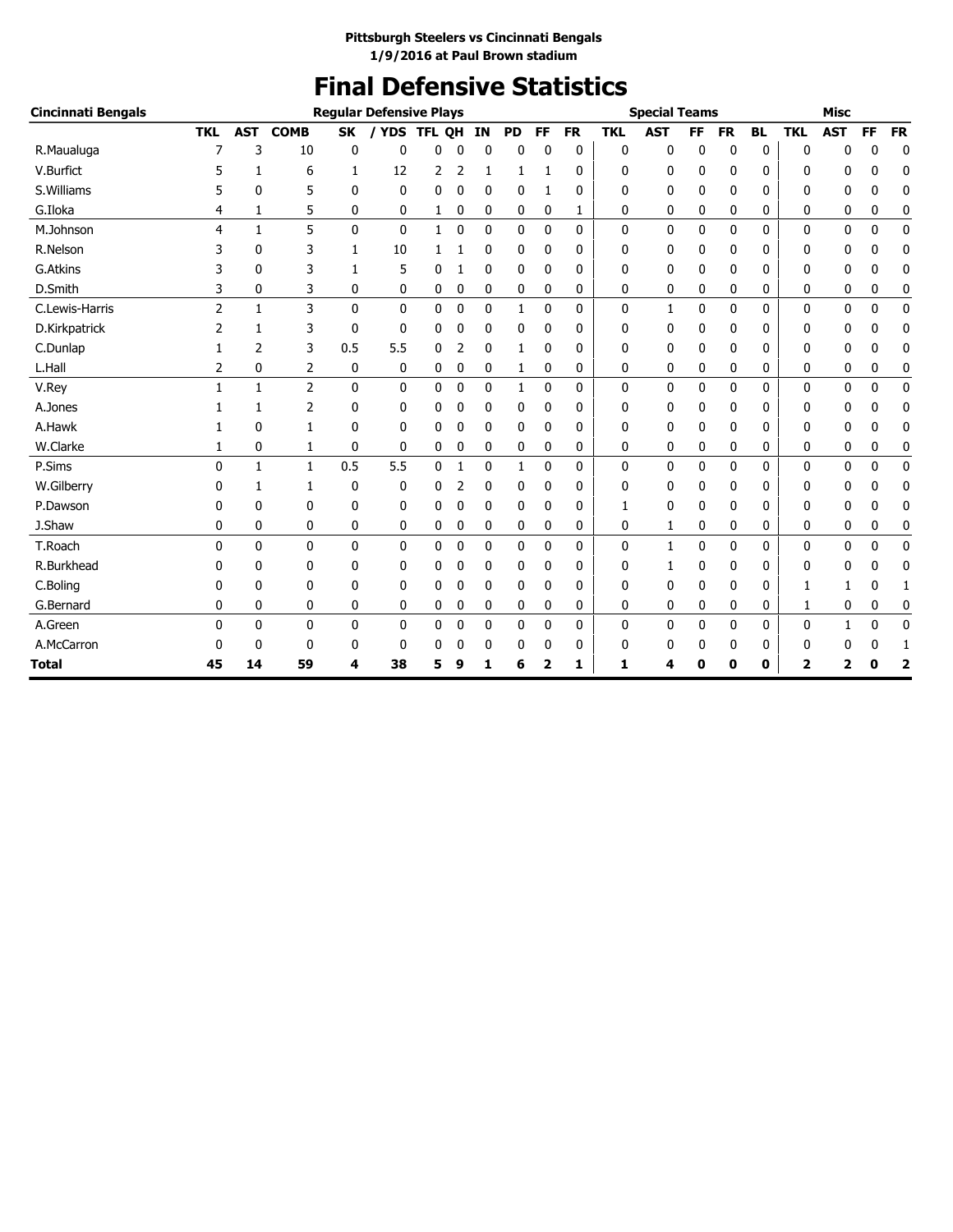## **Pittsburgh Steelers vs Cincinnati Bengals**

**1/9/2016 at Paul Brown stadium**

## **First Half Summary**

|                                            |     | PERIOD SCORES              |                 |                                                  |              |       |    |                      |    |                |    |                       |            | TIME OF POSSESSION |                           |            |            |                    |                |               |              |
|--------------------------------------------|-----|----------------------------|-----------------|--------------------------------------------------|--------------|-------|----|----------------------|----|----------------|----|-----------------------|------------|--------------------|---------------------------|------------|------------|--------------------|----------------|---------------|--------------|
| <b>Steelers</b>                            |     |                            | $0\;6=6$        |                                                  |              |       |    | <b>Steelers</b>      |    |                |    |                       | 17:21      |                    |                           |            |            |                    |                |               |              |
| Bengals                                    |     |                            | $0 \t0 = 0$     |                                                  |              |       |    | Bengals              |    |                |    |                       | 12:39      |                    |                           |            |            |                    |                |               |              |
|                                            |     |                            |                 |                                                  |              |       |    | <b>Scoring Plays</b> |    |                |    |                       |            |                    |                           |            |            |                    |                |               |              |
| Team<br>Qtr                                |     |                            |                 | Time Play Description (Extra Point) (Drive Info) |              |       |    |                      |    |                |    |                       |            |                    |                           |            |            |                    | <b>Visitor</b> |               | Home         |
| 2<br><b>Steelers</b>                       |     |                            |                 | 2:27 C.Boswell 39 yd. Field Goal (6-20, 2:30)    |              |       |    |                      |    |                |    |                       |            |                    |                           |            |            |                    |                | 3             | 0            |
| 2<br><b>Steelers</b>                       |     |                            |                 | 0:33 C.Boswell 30 yd. Field Goal (9-63, 1:16)    |              |       |    |                      |    |                |    |                       |            |                    |                           |            |            |                    |                | 6             | 0            |
|                                            |     |                            |                 |                                                  |              |       |    |                      |    |                |    |                       |            |                    | Pittsburgh Steelers       |            |            | Cincinnati Bengals |                |               |              |
| <b>TOTAL FIRST DOWNS</b>                   |     |                            |                 |                                                  |              |       |    |                      |    |                |    |                       |            |                    | 11                        |            |            |                    |                |               | 2            |
| First Downs Rushing-Passing-by Penalty     |     |                            |                 |                                                  |              |       |    |                      |    |                |    |                       |            |                    | $3 - 5 - 3$               |            |            |                    |                | $0 - 2 - 0$   |              |
| <b>THIRD DOWN EFFICIENCY</b>               |     |                            |                 |                                                  |              |       |    |                      |    |                |    |                       |            |                    | 1-7-14%                   |            |            |                    |                | $1 - 7 - 14%$ |              |
| <b>TOTAL NET YARDS</b>                     |     |                            |                 |                                                  |              |       |    |                      |    |                |    |                       |            |                    | 177                       |            |            |                    |                |               | 56           |
| <b>Total Offensive Plays</b>               |     |                            |                 |                                                  |              |       |    |                      |    |                |    |                       |            |                    | 39                        |            |            |                    |                |               | 24           |
| <b>NET YARDS RUSHING</b>                   |     |                            |                 |                                                  |              |       |    |                      |    |                |    |                       |            |                    | 73                        |            |            |                    |                |               | 10           |
| <b>NET YARDS PASSING</b>                   |     |                            |                 |                                                  |              |       |    |                      |    |                |    |                       |            |                    | 104                       |            |            |                    |                |               | 46           |
| Gross Yards Passing                        |     |                            |                 |                                                  |              |       |    |                      |    |                |    |                       |            |                    | 119                       |            |            |                    |                |               | 59           |
| Times thrown-yards lost attempting to pass |     |                            |                 |                                                  |              |       |    |                      |    |                |    |                       |            |                    | $2 - 15$                  |            |            |                    |                |               | $2 - 13$     |
| Pass Attempts-Completions-Had Intercepted  |     |                            |                 |                                                  |              |       |    |                      |    |                |    |                       |            |                    | $20 - 11 - 0$             |            |            |                    |                | $14 - 7 - 1$  |              |
| <b>Punts-Number and Average</b>            |     |                            |                 |                                                  |              |       |    |                      |    |                |    |                       |            |                    | $4 - 41.3$                |            |            |                    |                | $5 - 42.8$    |              |
| <b>Penalties-Number and Yards</b>          |     |                            |                 |                                                  |              |       |    |                      |    |                |    |                       |            |                    | 5 - 55                    |            |            |                    |                | 6 - 49        |              |
| <b>Fumbles-Number and Lost</b>             |     |                            |                 |                                                  |              |       |    |                      |    |                |    |                       |            |                    | $1 - 1$                   |            |            |                    |                |               | $2 - 0$      |
| <b>Red Zone Efficiency</b>                 |     |                            |                 |                                                  |              |       |    |                      |    |                |    |                       |            |                    | $0 - 1 - 0%$              |            |            |                    |                | $0 - 0 - 0%$  |              |
| <b>Average Drive Start</b>                 |     |                            |                 |                                                  |              |       |    |                      |    |                |    |                       |            |                    | <b>PIT 28</b>             |            |            |                    |                | <b>CIN 27</b> |              |
|                                            |     | <b>Pittsburgh Steelers</b> |                 |                                                  |              |       |    |                      |    |                |    |                       |            |                    | <b>Cincinnati Bengals</b> |            |            |                    |                |               |              |
| <b>RUSHING</b>                             |     |                            | ATT             | <b>YDS</b>                                       | <b>AVG</b>   |       | LG | <b>TD</b>            |    | <b>RUSHING</b> |    |                       |            |                    |                           | <b>ATT</b> | <b>YDS</b> | <b>AVG</b>         |                | LG            | TD           |
| F.Toussaint                                |     |                            | 11              | 38                                               | 3.5          |       | 9  | 0                    |    | G.Bernard      |    |                       |            |                    |                           | 1          | 14         | 14.0               |                | 14            | 0            |
| J.Todman                                   |     |                            | 6               | 35                                               | 5.8          |       | 14 | 0                    |    | A.McCarron     |    |                       |            |                    |                           | 2          | -1         | $-0.5$             |                | 0             | 0            |
|                                            |     |                            |                 |                                                  |              |       |    |                      |    | J.Hill         |    |                       |            |                    |                           | 5          | -3         | $-0.6$             |                | 2             | 0            |
| Total                                      |     |                            | 17              | 73                                               | 4.3          |       | 14 | 0                    |    | Total          |    |                       |            |                    |                           | 8          | 10         | 1.3                |                | 14            | 0            |
| <b>PASSING</b>                             | ATT | <b>CMP</b>                 | <b>YDS</b>      | <b>SK/YD</b>                                     | TD           | LG IN |    | RT                   |    | <b>PASSING</b> |    |                       |            | <b>ATT</b>         | <b>CMP</b>                | <b>YDS</b> | SK/YD      | TD                 | LG             | ΙN            | <b>RT</b>    |
|                                            |     |                            |                 |                                                  |              |       |    |                      |    |                |    |                       |            |                    |                           |            |            |                    |                |               |              |
| <b>B.Roethlisberger</b>                    | 20  | 11                         | 119             | 2/15                                             | 0            | 27    | 0  | 72.7                 |    | A.McCarron     |    |                       |            | 14                 | 7<br>7                    | 59         | 2/13       | 0                  | 16             | 1             | 31.5<br>31.5 |
| Total                                      | 20  | 11                         | 119             | 2/15                                             | 0            | 27    | 0  | 72.7                 |    | Total          |    |                       |            | 14                 |                           | 59         | 2/13       | 0                  | 16             | 1             |              |
| <b>PASS RECEIVING</b>                      |     | <b>TAR</b>                 | <b>REC</b>      | <b>YDS</b>                                       | <b>AVG</b>   |       | LG | TD                   |    |                |    | <b>PASS RECEIVING</b> |            |                    | <b>TAR</b>                | <b>REC</b> | <b>YDS</b> | <b>AVG</b>         |                | LG            | TD           |
| A.Brown                                    |     | 7                          | 4               | 40                                               | 10.0         |       | 23 | 0                    |    | T.Eifert       |    |                       |            |                    | 6                         | 3          | 33         | 11.0               |                | 16            | 0            |
| F.Toussaint                                |     | 4                          | 2               | 43                                               | 21.5         |       | 27 | 0                    |    | M.Jones        |    |                       |            |                    | 2                         | 1          | 13         | 13.0               |                | 13            | 0            |
| M.Wheaton                                  |     | 3                          | 2               | 23                                               | 11.5         |       | 24 | 0                    |    | M.Sanu         |    |                       |            |                    | 1                         | 1          | 5          | 5.0                |                | 5             | 0            |
| H.Miller                                   |     | 3                          | 2               | 9                                                | 4.5          |       | 5  | 0                    |    | A.Green        |    |                       |            |                    | 2                         | 1          | 4          | 4.0                |                | 4             | 0            |
| M.Bryant                                   |     | 2                          | 1               | 4                                                | 4.0          |       | 4  | 0                    |    | G.Bernard      |    |                       |            |                    | 1                         | 1          | 4          | 4.0                |                | 4             | 0            |
| D.Heyward-Bey                              |     | $\mathbf{1}$               | 0               | 0                                                | 0.0          |       | 0  | 0                    |    | J.Hill         |    |                       |            |                    | 1                         | 0          | 0          | 0.0                |                | 0             | 0            |
| Total                                      |     | 20                         | 11              | 119                                              | 10.8         |       | 27 | 0                    |    | Total          |    |                       |            |                    | 13                        | 7          | 59         | 8.4                |                | 16            | 0            |
| <b>Pittsburgh Steelers</b>                 |     |                            |                 | <b>Regular Defensive Plays</b>                   |              |       |    |                      |    |                |    |                       |            |                    | <b>Special Teams</b>      |            |            |                    | <b>Misc</b>    |               |              |
|                                            | TKL |                            | <b>AST COMB</b> |                                                  | SK / YDS TFL |       |    | Q                    | ΙN | PD             | FF | <b>FR</b>             | <b>TKL</b> | <b>AST</b>         | FF                        | <b>FR</b>  | BL         | <b>TKL</b>         | <b>AST</b>     | FF            | <b>FR</b>    |
| R.Shazier                                  |     | 4                          | 1               | 5                                                | 0            | 0     |    | 2<br>0               | 0  | 1              | 0  | 0                     | 0          |                    | 0<br>0                    | 0          | 0          | 0                  | 0              | 0             | 0            |
| <b>B.Dupree</b>                            |     | 2                          | 0               | 2                                                | 0            | 0     |    | $\mathbf 0$<br>1     | 0  | 0              | 0  | 0                     | 0          |                    | 0<br>0                    | 0          | 0          | 0                  | 0              | 0             | 0            |
|                                            |     |                            |                 |                                                  | 0            | 0     |    |                      |    |                |    |                       | 0          |                    | 0<br>0                    |            | 0          | 0                  | 0              | 0             | 0            |
| W.Gay                                      |     | 1                          | 1               | 2                                                |              |       |    | 0<br>0               | 0  | 0              | 0  | 0                     |            |                    |                           | 0          |            |                    |                |               |              |
| J.Harrison                                 |     | 1                          | 1               | 2                                                | 1            | 2     |    | 1<br>1               | 0  | 0              | 0  | 0                     | 0          |                    | 0<br>0                    | 0          | 0          | 0                  | 0              | 0             | 0            |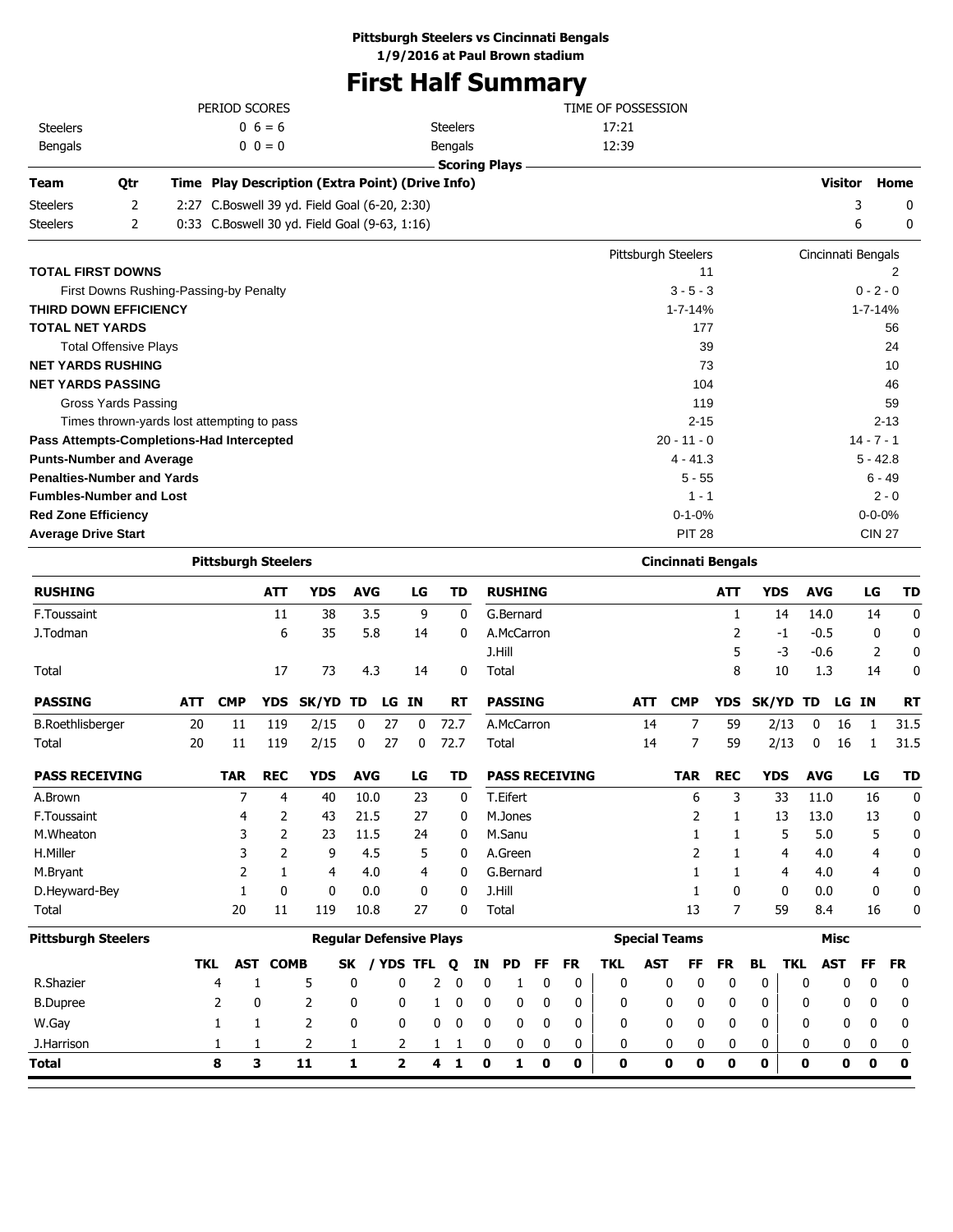## **First Half Summary**

| Cincinnati Bengals |     |     |             | <b>Regular Defensive Plays</b> |            |        |    |     |    |    |     | <b>Special Teams</b> |    |    |              |     | Misc       |    |           |
|--------------------|-----|-----|-------------|--------------------------------|------------|--------|----|-----|----|----|-----|----------------------|----|----|--------------|-----|------------|----|-----------|
|                    | TKL | AST | <b>COMB</b> | <b>SK</b>                      | <b>YDS</b> | TFL QH | ΙN | PD. | FF | FR | TKL | <b>AST</b>           | FF | FR | BL           | TKL | <b>AST</b> | FF | <b>FR</b> |
| R.Maualuga         | 4   |     |             |                                |            | υ      |    |     |    |    |     |                      |    |    |              |     |            |    | 0         |
| V.Burfict          | 4   |     |             |                                |            |        |    |     |    |    |     |                      |    |    |              |     |            |    | 0         |
| S. Williams        | 4   |     | 4           |                                |            |        |    |     |    |    |     |                      |    |    |              | 0   |            |    | 0         |
| R.Nelson           |     |     |             |                                | 10         |        |    |     |    |    |     |                      |    |    | $\mathbf{0}$ |     |            |    | 0         |
| <b>Total</b>       | 15  |     | 19          |                                | 10         |        |    |     |    | 0  | 0   |                      | 0  |    |              |     |            |    | - 0       |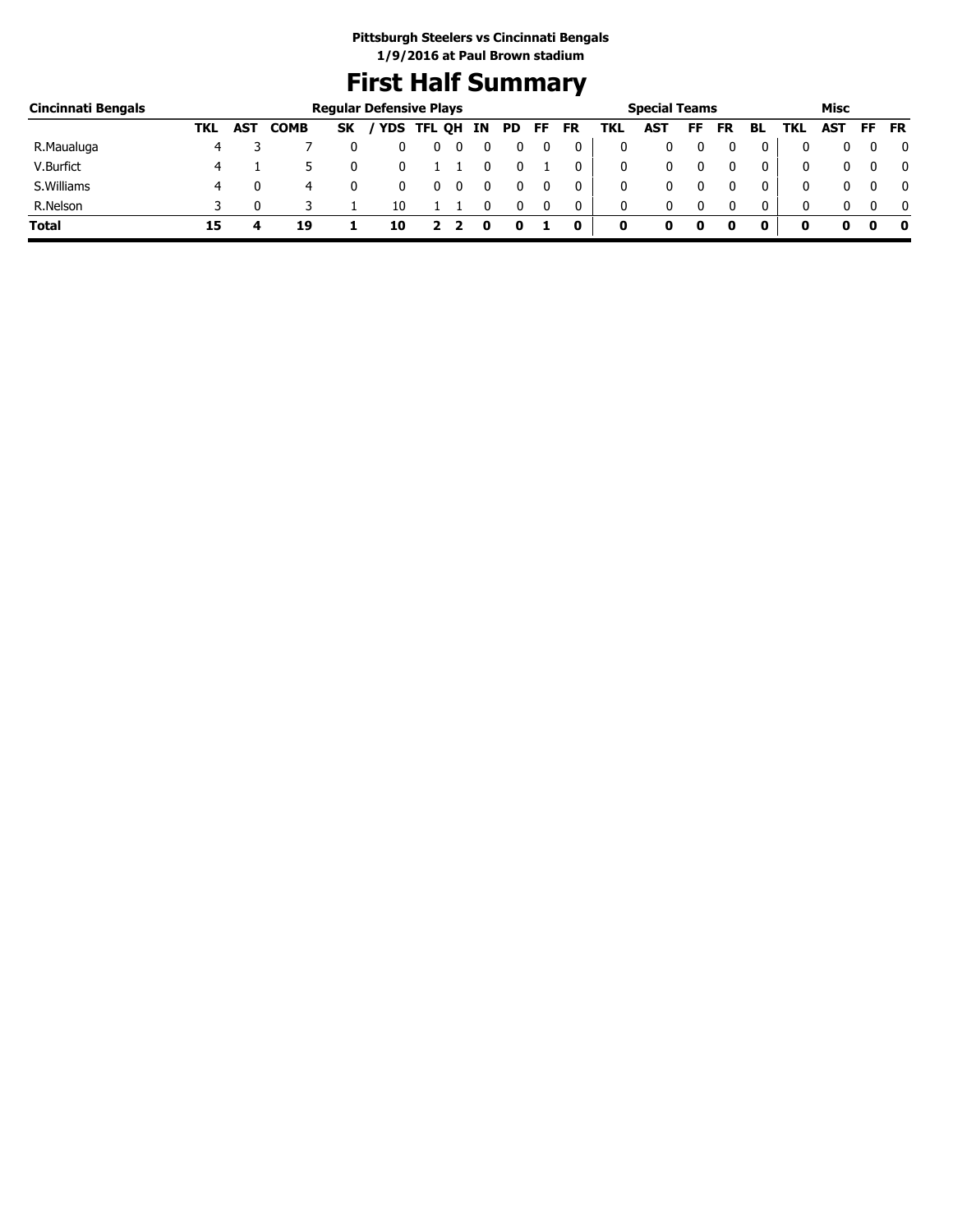## **Play By Play Play Play Play By Play First Quarter** 1/9/2016

| <b>END OF QUARTER</b>              | <b>First Downs</b><br><b>Efficiencies</b><br>Time<br>Poss<br><b>Score</b><br>R<br>P<br>X<br>Т<br>3 Down<br>4 Down  |                |
|------------------------------------|--------------------------------------------------------------------------------------------------------------------|----------------|
| 2-1-CIN 45                         | (:16) F. Toussaint up the middle to CIN 40 for 5 yards (M.Johnson).                                                | R4             |
| 1-10-PIT 46                        | (:54) (Shotgun) J.Todman right end to CIN 45 for 9 yards (C.Dunlap; V.Burfict).                                    |                |
|                                    | PENALTY on PIT, Unsportsmanlike Conduct, 15 yards, enforced between downs. [Penalty called on PIT coach]           |                |
| 2-4-PIT 47                         | $(1:25)$ J.Todman up the middle pushed ob at CIN 39 for 14 yards (R.Nelson).                                       | R <sub>3</sub> |
| 1-10-PIT 41                        | (1:59) F.Toussaint right tackle to PIT 47 for 6 yards (R.Maualuga; M.Johnson).                                     |                |
|                                    | Penalty on CIN-V.Burfict, Defensive Holding, declined.                                                             |                |
| 3-2-PIT 14                         | (2:27) (Shotgun) B.Roethlisberger pass short middle to F.Toussaint to PIT 41 for 27 yards (R.Nelson) [W.Gilberry]. | P <sub>2</sub> |
| 2-1-PIT 15                         | (3:12) F.Toussaint up the middle to PIT 14 for -1 yards (G.Iloka).                                                 |                |
| $1-10-PIT6$                        | (3:44) F.Toussaint right guard to PIT 15 for 9 yards (A.Hawk).                                                     |                |
|                                    |                                                                                                                    |                |
| <b>Pittsburgh Steelers at 3:44</b> | (3:53) K. Huber punts 32 yards to PIT 6, Center-C. Harris, downed by CIN-B. Tate.                                  |                |
| 4-3-PIT 38                         |                                                                                                                    |                |
| 3-3-PIT 38                         | (3:58) (Shotgun) A.McCarron pass incomplete short right to T.Eifert (R.Golden).                                    |                |
| 2-11-PIT 46                        | (4:41) (Shotgun) A.McCarron pass short right to T.Eifert to PIT 38 for 8 yards (A.Blake).                          |                |
| 1-10-PIT 45                        | (5:16) (Shotgun) J. Hill right end to PIT 46 for -1 yards (R. Shazier).                                            |                |
| 3-12-CIN 39                        | (5:56) (Shotgun) A.McCarron pass short right to T.Eifert to PIT 45 for 16 yards (W.Gay; S.Tuitt).                  | P <sub>2</sub> |
| 2-10-CIN 41                        | (6:38) (Shotgun) A.McCarron sacked at CIN 39 for -2 yards (J.Harrison).                                            |                |
| 1-10-CIN 41                        | (6:43) (Shotgun) A.McCarron pass incomplete short left. [Thrown Away]                                              |                |
|                                    | PENALTY on PIT-J.Harrison, Defensive Delay of Game, 5 yards, enforced at CIN 36 - No Play.                         |                |
| 1-15-CIN 36                        | (6.56) (Shotgun) A.McCarron pass short left to A.Green to CIN 43 for 7 yards (R.Shazier).                          |                |
| 1-10-CIN 41                        | (7:18) PENALTY on CIN-A. Whitworth, False Start, 5 yards, enforced at CIN 41 - No Play.                            |                |
| 2-11-CIN 28                        | (7.51) A.McCarron pass short left to M.Jones ran ob at CIN 41 for 13 yards.                                        | P1             |
| 1-10-CIN 29                        | (8:14) J. Hill right tackle to CIN 28 for -1 yards (A. Moats; J. Harrison).                                        |                |
| <b>Cincinnati Bengals at 8:14</b>  |                                                                                                                    |                |
|                                    | PENALTY on PIT-S. Thomas, Interference with Opportunity to Catch, 15 yards, enforced at CIN 14.                    |                |
| 4-1-PIT 39                         | (8:25) J.Berry punts 47 yards to CIN 14, Center-G.Warren, downed by PIT-D.Heyward-Bey.                             |                |
| 3-6-PIT 34                         | (9:08) (Shotgun) B.Roethlisberger pass short left to H.Miller to PIT 39 for 5 yards (R.Maualuga).                  |                |
| 2-10-PIT 30                        | (9:49) (Shotgun) B.Roethlisberger pass short right to A.Brown pushed ob at PIT 34 for 4 yards (G.Iloka).           |                |
| 1-10-PIT 30                        | (9:52) B.Roethlisberger pass incomplete short left to M.Bryant.                                                    |                |
| 2-1-PIT 28                         | (10:29) (Shotgun) B.Roethlisberger pass short left to A.Brown to PIT 30 for 2 yards (R.Maualuga).                  | P1             |
| 1-10-PIT 19                        | $(11:07)$ (Shotgun) F. Toussaint left tackle to PIT 28 for 9 yards (V. Burfict).                                   |                |
| Pittsburgh Steelers at 11:07       |                                                                                                                    |                |
| 4-2-CIN 44                         | (11:17) K.Huber punts 43 yards to PIT 13, Center-C.Harris. A.Brown to PIT 19 for 6 yards (P.Dawson).               |                |
| 3-11-CIN 35                        | (12:00) (Shotgun) A.McCarron pass short right to T.Eifert to CIN 44 for 9 yards (R.Shazier; J.Jones).              |                |
| 3-6-CIN 40                         | (12:20) (Shotgun) PENALTY on CIN-A. Whitworth, False Start, 5 yards, enforced at CIN 40 - No Play.                 |                |
| 2-6-CIN 40                         | (12:55) J.Hill left guard to CIN 40 for no gain (R.Shazier).                                                       |                |
| 1-10-CIN 36                        | (13:29) (Shotgun) A.McCarron pass short right to A.Green to CIN 40 for 4 yards (W.Gay).                            |                |
| <b>Cincinnati Bengals at 13:29</b> |                                                                                                                    |                |
| 4-7-PIT 23                         | (13:38) J.Berry punts 41 yards to CIN 36, Center-G.Warren, fair catch by A.Jones.                                  |                |
| 3-7-PIT 23                         | (13:46) (Shotgun) B.Roethlisberger pass incomplete short left to D.Heyward-Bey [V.Burfict].                        |                |
| 2-6-PIT 24                         | (14:27) (Shotgun) F.Toussaint left tackle to PIT 23 for -1 yards (V.Burfict).                                      |                |
| 1-10-PIT 20                        | (15:00) (Shotgun) B.Roethlisberger pass short left to M.Bryant pushed ob at PIT 24 for 4 yards (L.Hall).           |                |
| Pittsburgh Steelers at 15:00       |                                                                                                                    |                |
|                                    | M. Nugent kicks 65 yards from CIN 35 to end zone, Touchback.                                                       |                |
|                                    | CIN wins the coin toss and elects to defer. PIT elects to Receive, and CIN elects to defend the south goal.        |                |

**Pittsburgh Steelers 0 8:08 2 2 0 4 1/3 0/0 Cincinnati Bengals 0 6:52 0 2 0 2 1/3 0/0**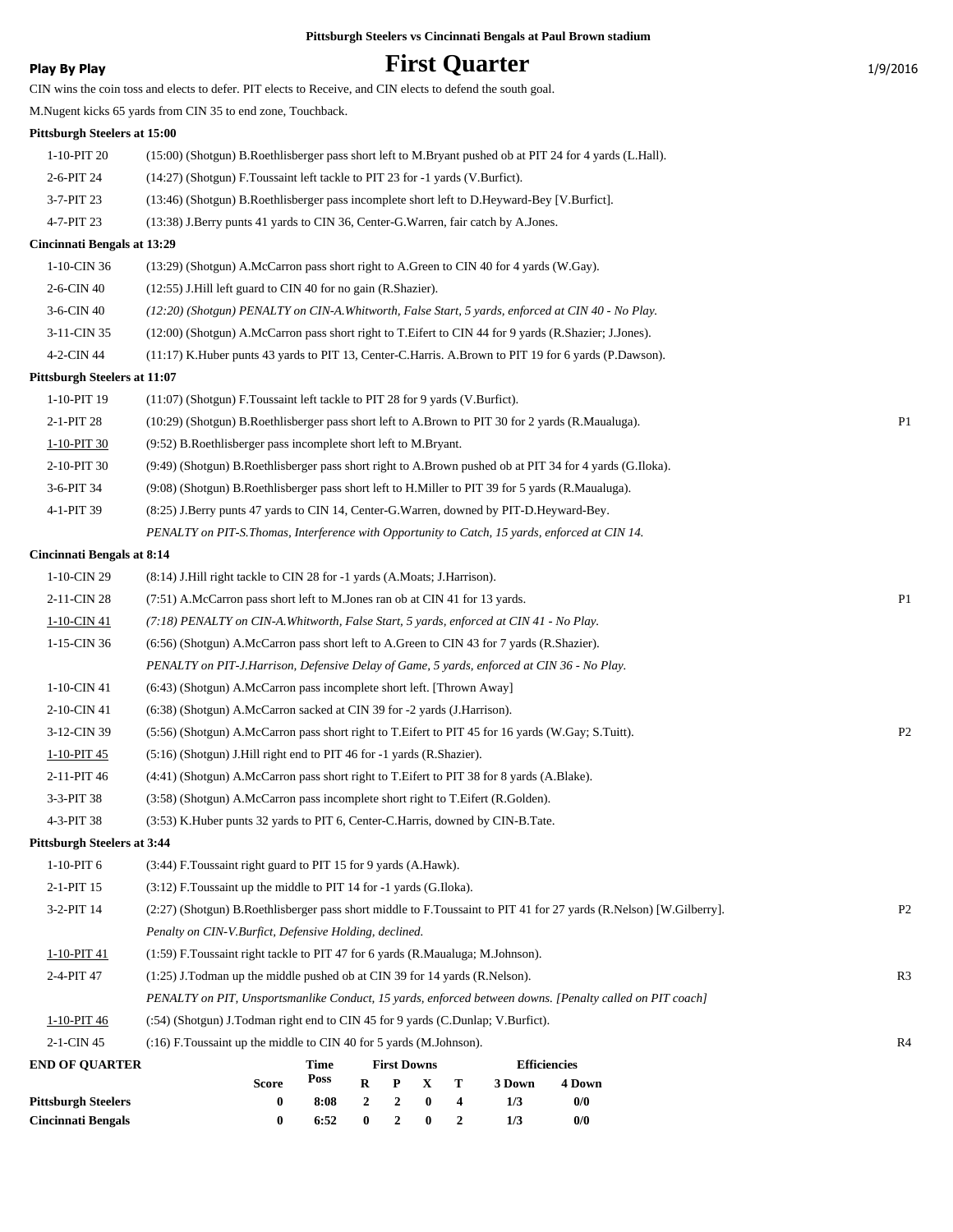## **Play By Play Play Play Second Quarter** 1/9/2016 Pittsburgh Steelers continued. 1-10-CIN 40 (15:00) (Shotgun) J.Todman right tackle to CIN 40 for no gain (R.Maualuga; W.Gilberry). PIT-W.Johnson was injured during the play. 2-10-CIN 40 (14:22) (Shotgun) J.Todman right guard to CIN 36 for 4 yards (R.Maualuga). 3-6-CIN 36 (13:38) (Shotgun) B.Roethlisberger sacked at CIN 46 for -10 yards (R.Nelson). CIN-R.Nelson was injured during the play. 4-16-CIN 46 (13:14) J.Berry punts 33 yards to CIN 13, Center-G.Warren, fair catch by B.Tate. *PENALTY on CIN-P.Dawson, Offensive Holding, 6 yards, enforced at CIN 13.* **Cincinnati Bengals at 13:06** 1-10-CIN 7 (13:06) J.Hill left tackle to CIN 9 for 2 yards (B.Dupree). 2-8-CIN 9 (12:36) (Shotgun) A.McCarron pass short middle to M.Sanu to CIN 14 for 5 yards (B.Boykin). 3-3-CIN 14 (11:49) (Shotgun) A.McCarron pass incomplete short left to T.Eifert. 4-3-CIN 14 (11:44) K.Huber punts 51 yards to PIT 35, Center-C.Harris, downed by CIN-C.Lewis-Harris. **Pittsburgh Steelers at 11:31** 1-10-PIT 35 (11:31) F.Toussaint left end to PIT 37 for 2 yards (A.Jones; R.Maualuga). 2-8-PIT 37 (10:53) (Shotgun) B.Roethlisberger pass incomplete short middle to H.Miller. 3-8-PIT 37 (10:49) (Shotgun) B.Roethlisberger pass incomplete deep left to M.Wheaton. 4-8-PIT 37 (10:44) J.Berry punts 44 yards to CIN 19, Center-G.Warren. B.Tate to CIN 29 for 10 yards (A.Moats). **Cincinnati Bengals at 10:32** 1-10-CIN 29 (10:32) A.McCarron FUMBLES (Aborted) at CIN 29, and recovers at CIN 28. A.McCarron to CIN 28 for no gain (R.Shazier). (9:50) (Shotgun) A.McCarron sacked at CIN 19 for -9 yards (C.Heyward). FUMBLES (C.Heyward) [C.Heyward], recovered by CIN-C.Boling at CIN 17. C.Boling to CIN 17 for no gain (S.McLendon). Sack yardage is -11 yards 2-11-CIN 28 3-22-CIN 17 (9:05) (Shotgun) G.Bernard right guard to CIN 31 for 14 yards (W.Allen). 4-8-CIN 31 (8:31) K.Huber punts 37 yards to PIT 32, Center-C.Harris. A.Brown to PIT 34 for 2 yards (C.Lewis-Harris; J.Shaw). **Pittsburgh Steelers at 8:22** 1-10-PIT 34 (8:22) (Shotgun) F.Toussaint left tackle to PIT 38 for 4 yards (W.Clarke). 2-6-PIT 38 (7:49) (Shotgun) B.Roethlisberger pass short right to A.Brown pushed ob at PIT 42 for 4 yards (D.Kirkpatrick). *PENALTY on CIN-R.Maualuga, Illegal Contact, 5 yards, enforced at PIT 38 - No Play.* X5 1-10-PIT 43 (7:23) (Shotgun) F.Toussaint left tackle to PIT 44 for 1 yard (M.Johnson). 2-9-PIT 44 (6:43) (Shotgun) B.Roethlisberger sacked at PIT 39 for -5 yards (G.Atkins). *PENALTY on CIN-D.Peko, Unsportsmanlike Conduct, 15 yards, enforced at PIT 39.* X6 1-10-CIN 46 (6:00) (Shotgun) B.Roethlisberger pass incomplete short middle to F.Toussaint (C.Dunlap). (5:56) (Shotgun) B.Roethlisberger pass short right to M.Wheaton to CIN 48 for -2 yards (V.Burfict). FUMBLES (V.Burfict), RECOVERED by CIN-G.Iloka at CIN 47. G.Iloka to CIN 47 for no gain (D.DeCastro). Wheaton Credited wit a -1 yard reception due to spot of fumble. 2-10-CIN 46 **Cincinnati Bengals at 5:48** 1-10-CIN 47 (5:48) J.Hill right tackle to CIN 44 for -3 yards (B.Dupree). 2-13-CIN 44 (5:17) (Shotgun) A.McCarron pass incomplete short middle to J.Hill [C.Heyward]. (5:12) (Shotgun) A.McCarron pass deep right intended for M.Jones INTERCEPTED by A.Blake at PIT 24. A.Blake to CIN 41 for 35 yards (G.Bernard). 3-13-CIN 44 **Pittsburgh Steelers at 4:57** 1-10-CIN 41 (4:57) F.Toussaint right tackle to CIN 37 for 4 yards (S.Williams). Timeout #1 by CIN at 04:21. 2-6-CIN 37 (4:21) J.Todman right guard to CIN 29 for 8 yards (A.Jones). R7 1-10-CIN 29 (3:38) J.Todman right tackle to CIN 29 for no gain (R.Maualuga). *PENALTY on PIT-R.Foster, Unnecessary Roughness, 15 yards, enforced at CIN 29.* 2-25-CIN 44 (3:07) (Shotgun) B.Roethlisberger pass short left to A.Brown pushed ob at CIN 21 for 23 yards (S.Williams). 3-2-CIN 21 (2:37) (Shotgun) B.Roethlisberger pass incomplete deep left to A.Brown. 4-2-CIN 21 **(2:32) C.Boswell 39 yard field goal is GOOD, Center-G.Warren, Holder-J.Berry. PIT 3 CIN 0, 6 plays, 20 yards, 2:30 drive, 12:33 elapsed**

C.Boswell kicks 65 yards from PIT 35 to end zone, Touchback.

### **Cincinnati Bengals at 2:27**

| 1-10-CIN 20   | $(2.27)$ (Shotgun) A.McCarron pass short right to G.Bernard to CIN 24 for 4 yards (R.Shazier). |
|---------------|------------------------------------------------------------------------------------------------|
| 2-6-CIN 24    | $(2.07)$ (Shotgun) A.McCarron pass incomplete short right to T. Eifert (R. Shazier).           |
| $3-6$ -CIN 24 | (2:02) (Shotgun) A.McCarron pass incomplete deep right to A.Green.                             |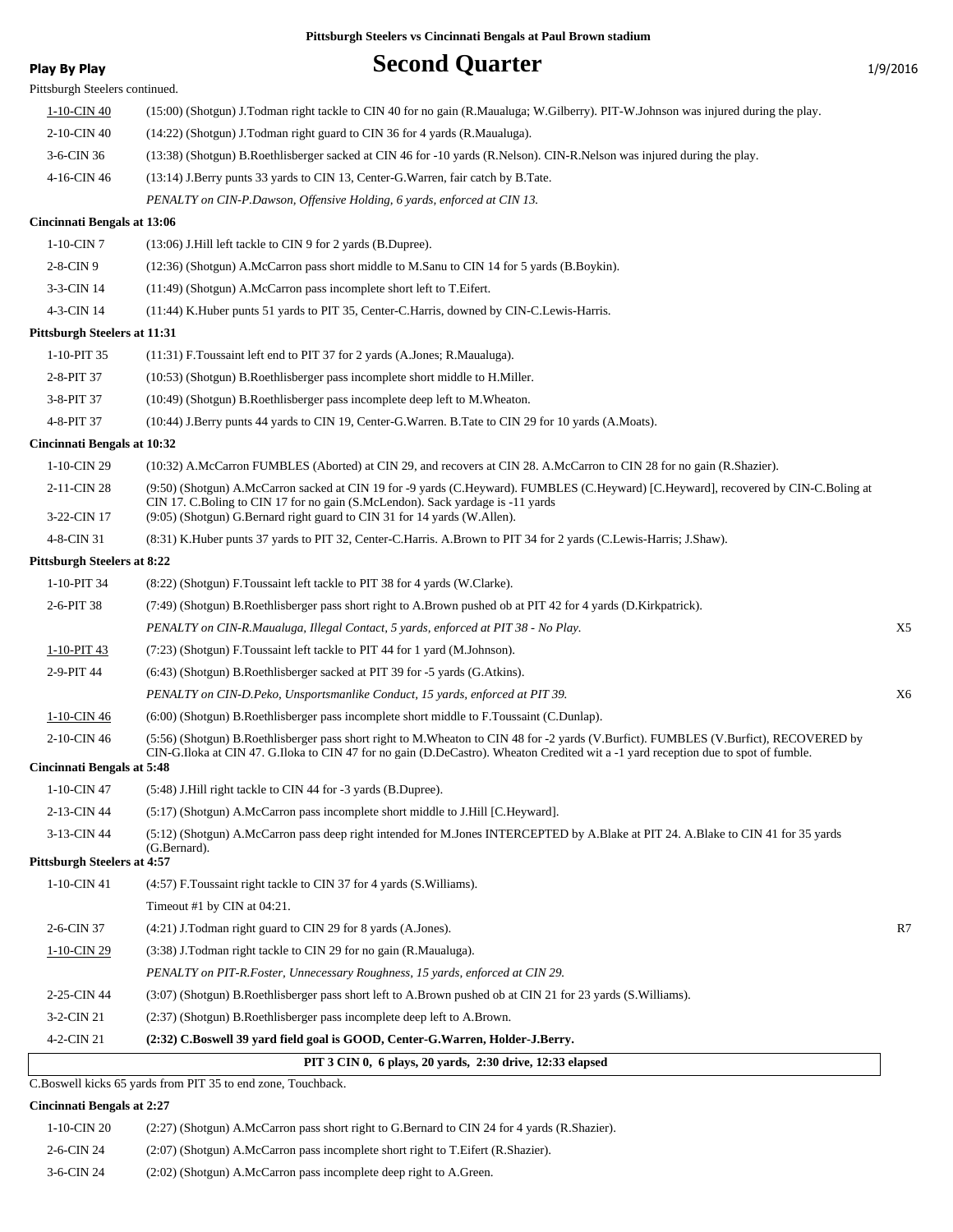Two-Minute Warning

| 4-6-CIN 24                         | (1:57) K. Huber punts 51 yards to PIT 25, Center-C. Harris, fair catch by A. Brown.                                                                     |                 |
|------------------------------------|---------------------------------------------------------------------------------------------------------------------------------------------------------|-----------------|
| <b>Pittsburgh Steelers at 1:49</b> |                                                                                                                                                         |                 |
| 1-10-PIT 25                        | (1:49) (Shotgun) B.Roethlisberger pass short left to F.Toussaint pushed ob at PIT 41 for 16 yards (S.Williams).                                         | P <sub>8</sub>  |
| 1-10-PIT 41                        | (1:41) (Shotgun) B.Roethlisberger pass short right to H.Miller to PIT 45 for 4 yards (D.Kirkpatrick). CIN-D.Kirkpatrick was injured during the<br>play. |                 |
|                                    | Timeout #2 by CIN at 01:18. Timeout charged due to injury inside two minutes                                                                            |                 |
| 2-6-PIT 45                         | (1:18) (Shotgun) B.Roethlisberger pass short middle to A.Brown pushed ob at CIN 44 for 11 yards (V.Burfict).                                            | P <sub>9</sub>  |
| 1-10-CIN 44                        | $(1:10)$ (Shotgun) B.Roethlisberger pass incomplete short left to F.Toussaint.                                                                          |                 |
| 2-10-CIN 44                        | (1:05) (Shotgun) B.Roethlisberger pass deep middle to A.Brown to CIN 27 for 17 yards (L.Hall).                                                          |                 |
|                                    | PENALTY on PIT-R.Foster, Illegal Formation, 5 yards, enforced at CIN 44 - No Play.                                                                      |                 |
| 2-15-CIN 49                        | (:59) (Shotgun) B.Roethlisberger pass deep middle to M.Wheaton to CIN 25 for 24 yards (S.Williams).                                                     | P <sub>10</sub> |
|                                    | PENALTY on CIN-S. Williams, Unnecessary Roughness, 13 yards, enforced at CIN 25.                                                                        | X11             |
| 1-10-CIN 12                        | (:52) (Shotgun) B. Roethlisberger pass incomplete short right to A. Brown.                                                                              |                 |
| 2-10-CIN 12                        | (:47) (Shotgun) F. Toussaint right guard to CIN 12 for no gain (G. Atkins).                                                                             |                 |
|                                    | Timeout #1 by PIT at 00:42.                                                                                                                             |                 |
| 3-10-CIN 12                        | (:42) (Shotgun) B.Roethlisberger pass incomplete short middle to A.Brown (V.Rey).                                                                       |                 |
| 4-10-CIN 12                        | (:37) C.Boswell 30 yard field goal is GOOD, Center-G.Warren, Holder-J.Berry.                                                                            |                 |
|                                    | PIT 6 CIN 0, 9 plays, 63 yards, 1 penalty, 1:16 drive, 14:27 elapsed                                                                                    |                 |

C.Boswell kicks 65 yards from PIT 35 to end zone, Touchback.

### **Cincinnati Bengals at 0:33**

1-10-CIN 20 (:33) A.McCarron kneels to CIN 19 for -1 yards.

| <b>END OF OUARTER</b>      |              | <b>First Downs</b> |              |                     |              | <b>Efficiencies</b> |        |        |
|----------------------------|--------------|--------------------|--------------|---------------------|--------------|---------------------|--------|--------|
|                            | <b>Score</b> | Poss               | R.           |                     | P X T        |                     | 3 Down | 4 Down |
| <b>Pittsburgh Steelers</b> |              | 9:13               |              | $1 \quad 3 \quad 3$ |              |                     | 0/4    | 0/0    |
| <b>Cincinnati Bengals</b>  |              | 5:47               | $\mathbf{0}$ | $\mathbf{0}$        | $\mathbf{u}$ |                     | 0/4    | 0/0    |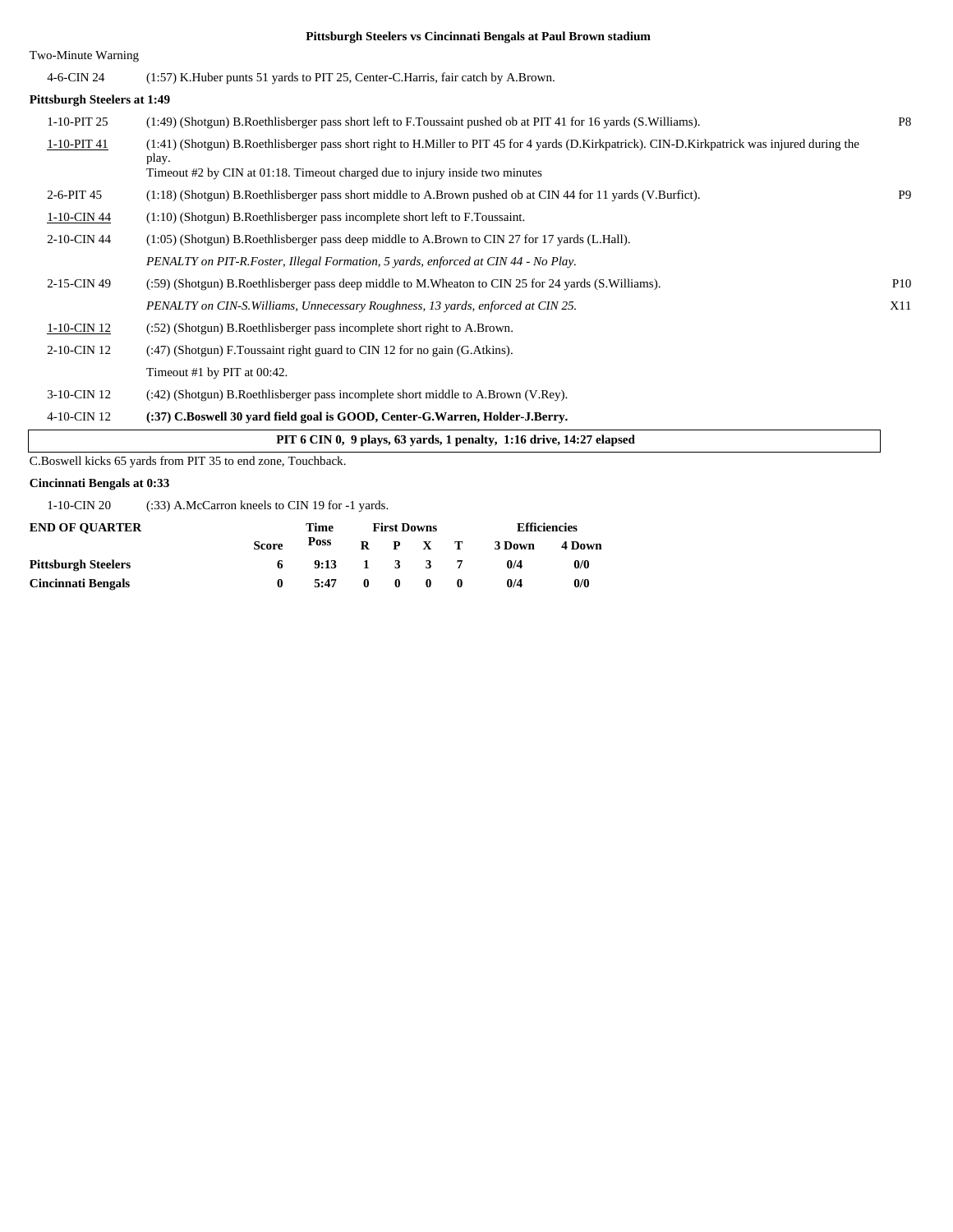## **Play By Play Play Play Play Play By Play Play By Play Play By Play Play Play Play Play Play Play Play Play Play Play Play Play Play Play Play Play Play Play Play Play**

CIN elects to Receive, and PIT elects to defend the South goal.

C.Boswell kicks 69 yards from PIT 35 to CIN -4. A.Jones to CIN 18 for 22 yards (V.Williams).

|                                     | Cincinnati Bengals at 15:00, (1st play from scrimmage 14:55)                                                                                                                                                                                                                                                                                                                                                                                                                                                                                                                                                                                                                                                                        |           |
|-------------------------------------|-------------------------------------------------------------------------------------------------------------------------------------------------------------------------------------------------------------------------------------------------------------------------------------------------------------------------------------------------------------------------------------------------------------------------------------------------------------------------------------------------------------------------------------------------------------------------------------------------------------------------------------------------------------------------------------------------------------------------------------|-----------|
| 1-10-CIN 18                         | (14:55) J.Hill left tackle to CIN 20 for 2 yards (R.Shazier; L.Timmons).                                                                                                                                                                                                                                                                                                                                                                                                                                                                                                                                                                                                                                                            |           |
| 2-8-CIN 20                          | (14:16) (Shotgun) A.McCarron pass short left to M.Jones to CIN 25 for 5 yards (W.Gay).                                                                                                                                                                                                                                                                                                                                                                                                                                                                                                                                                                                                                                              |           |
| 3-3-CIN 25                          | (13:37) (Shotgun) A.McCarron pass short right to M.Sanu ran ob at CIN 33 for 8 yards.                                                                                                                                                                                                                                                                                                                                                                                                                                                                                                                                                                                                                                               | <b>P3</b> |
| 1-10-CIN 33                         | (13:01) (Shotgun) A.McCarron pass incomplete deep right to A.Green.                                                                                                                                                                                                                                                                                                                                                                                                                                                                                                                                                                                                                                                                 |           |
| 2-10-CIN 33                         | (12:55) J. Hill up the middle pushed ob at PIT 29 for 38 yards (L. Timmons).                                                                                                                                                                                                                                                                                                                                                                                                                                                                                                                                                                                                                                                        | R4        |
| 1-10-PIT 29                         | (12:20) (Shotgun) A.McCarron sacked at PIT 37 for -8 yards (J.Jones). FUMBLES (J.Jones), RECOVERED by PIT-C.Thomas at PIT 40.<br>C. Thomas to CIN 49 for 11 yards (C. Boling). FUMBLES (C. Boling), recovered by PIT-W. Gay at CIN 41. W. Gay for 41 yards, TOUCHDOWN.<br>The Replay Official reviewed the fumble ruling, and the play was REVERSED.<br>(Shotgun) A.McCarron sacked at PIT 37 for -8 yards (J.Jones). FUMBLES (J.Jones), RECOVERED by PIT-C.Thomas at PIT 40. C.Thomas to<br>CIN 49 for 11 yards (C.Boling).<br>PENALTY on PIT, Unsportsmanlike Conduct, 15 yards, enforced at CIN 49. Penalty was for a two player demonstration.(Gay and Dupree)<br>McCarron charged with -11 sack vards, due to fumble recovery. |           |
| <b>Pittsburgh Steelers at 12:13</b> |                                                                                                                                                                                                                                                                                                                                                                                                                                                                                                                                                                                                                                                                                                                                     |           |
| 1-10-PIT 36                         | (12:13) M.Bryant left end pushed ob at CIN 20 for 44 yards (D.Kirkpatrick). CIN-D.Kirkpatrick was injured during the play. [End Around]                                                                                                                                                                                                                                                                                                                                                                                                                                                                                                                                                                                             | R12       |
| 1-10-CIN 20                         | (11:40) J.Todman right guard to CIN 16 for 4 yards (V.Rey).                                                                                                                                                                                                                                                                                                                                                                                                                                                                                                                                                                                                                                                                         |           |
| 2-6-CIN 16                          | (11:05) J.Todman right tackle to CIN 17 for -1 yards (M.Johnson).                                                                                                                                                                                                                                                                                                                                                                                                                                                                                                                                                                                                                                                                   |           |
| 3-7-CIN 17                          | (10:19) (Shotgun) B.Roethlisberger pass incomplete deep left to D.Heyward-Bey [C.Dunlap]. CIN-D.Peko was injured during the play.                                                                                                                                                                                                                                                                                                                                                                                                                                                                                                                                                                                                   |           |
| 4-7-CIN 17                          | (10:13) C.Boswell 34 yard field goal is GOOD, Center-G.Warren, Holder-J.Berry.                                                                                                                                                                                                                                                                                                                                                                                                                                                                                                                                                                                                                                                      |           |
|                                     | PIT 9 CIN 0, 5 plays, 47 vards, 2:04 drive, 4:51 elapsed                                                                                                                                                                                                                                                                                                                                                                                                                                                                                                                                                                                                                                                                            |           |
|                                     | C.Boswell kicks 65 yards from PIT 35 to end zone, Touchback.                                                                                                                                                                                                                                                                                                                                                                                                                                                                                                                                                                                                                                                                        |           |
| <b>Cincinnati Bengals at 10:09</b>  |                                                                                                                                                                                                                                                                                                                                                                                                                                                                                                                                                                                                                                                                                                                                     |           |
| 1-10-CIN 20                         | (10:09) G.Bernard right guard to CIN 20 for no gain (J.Harrison).                                                                                                                                                                                                                                                                                                                                                                                                                                                                                                                                                                                                                                                                   |           |
| 2-10-CIN 20                         | (9:36) (Shotgun) A.McCarron pass deep left to A.Green pushed ob at CIN 42 for 22 yards (M.Mitchell) [C.Heyward].                                                                                                                                                                                                                                                                                                                                                                                                                                                                                                                                                                                                                    | <b>P5</b> |
| 1-10-CIN 42                         | (9:16) G.Bernard up the middle to CIN 41 for -1 yards (W.Allen).                                                                                                                                                                                                                                                                                                                                                                                                                                                                                                                                                                                                                                                                    |           |
| 2-11-CIN 41                         | (8:49) (Shotgun) A.McCarron pass incomplete short right to G.Bernard.                                                                                                                                                                                                                                                                                                                                                                                                                                                                                                                                                                                                                                                               |           |
| 3-11-CIN 41                         | (8:45) (Shotgun) A.McCarron pass incomplete short right to M.Jones. [Thrown Away]                                                                                                                                                                                                                                                                                                                                                                                                                                                                                                                                                                                                                                                   |           |
| 4-11-CIN 41                         | (8:38) K. Huber punts 41 yards to PIT 18, Center-C. Harris, fair catch by A. Brown.                                                                                                                                                                                                                                                                                                                                                                                                                                                                                                                                                                                                                                                 |           |
| <b>Pittsburgh Steelers at 8:31</b>  |                                                                                                                                                                                                                                                                                                                                                                                                                                                                                                                                                                                                                                                                                                                                     |           |

| 1-10-PIT 18    | (8:31) F. Toussaint left tackle to PIT 25 for 7 yards (D. Smith). CIN-W. Gilberry was injured during the play.                                                                                                                                                                                                                  |                 |
|----------------|---------------------------------------------------------------------------------------------------------------------------------------------------------------------------------------------------------------------------------------------------------------------------------------------------------------------------------|-----------------|
| $2-3-PIT$ 25   | (8.03) (Shotgun) F. Toussaint right tackle to PIT 30 for 5 yards (D. Smith).                                                                                                                                                                                                                                                    | R13             |
| 1-10-PIT 30    | $(7:26)$ F. Toussaint right guard to PIT 30 for no gain (R. Maualuga).                                                                                                                                                                                                                                                          |                 |
| 2-10-PIT 30    | (6.43) (Shotgun) B.Roethlisberger pass short left to A.Brown to CIN 10 for 60 yards (G.Iloka; D.Kirkpatrick).                                                                                                                                                                                                                   | P <sub>14</sub> |
| 1-10-CIN 10    | $(5:49)$ (Shotgun) F. Toussaint right guard to CIN 10 for no gain (G. Atkins).                                                                                                                                                                                                                                                  |                 |
| $2-10$ -CIN 10 | (5:08) (Shotgun) B.Roethlisberger pass short right to M.Bryant for 10 yards, TOUCHDOWN.<br>The Replay Official reviewed the pass completion ruling, and the play was Upheld. The ruling on the field stands.<br>(Pass formation) TWO-POINT CONVERSION ATTEMPT. B.Roethlisberger pass to M.Wheaton is incomplete. ATTEMPT FAILS. | P <sub>15</sub> |

|  | PIT 15 CIN 0, 6 plays, 82 yards, 3:29 drive, 9:58 elapsed |  |  |
|--|-----------------------------------------------------------|--|--|
|--|-----------------------------------------------------------|--|--|

C.Boswell kicks 65 yards from PIT 35 to end zone, Touchback.

### **Cincinnati Bengals at 5:02**

| 1-10-CIN 20    | $(5:02)$ A.McCarron pass short left to A.Green pushed ob at CIN 31 for 11 yards (W.Gay).                                                                                                                        | P <sub>6</sub>  |
|----------------|-----------------------------------------------------------------------------------------------------------------------------------------------------------------------------------------------------------------|-----------------|
| $1-10$ -CIN 31 | (4:34) (Shotgun) A.McCarron pass incomplete short right to G.Bernard.                                                                                                                                           |                 |
|                | PENALTY on PIT-W.Gay, Defensive Holding, 5 yards, enforced at CIN 31 - No Play.                                                                                                                                 | X7              |
| 1-10-CIN 36    | (4:28) (Shotgun) G.Bernard up the middle to CIN 48 for 12 yards (M.Mitchell).                                                                                                                                   | R8              |
| $1-10$ -CIN 48 | (3:58) G.Bernard left guard to 50 for 2 yards (R.Shazier).                                                                                                                                                      |                 |
|                | PENALTY on PIT-J.Jones, Face Mask (15 Yards), 15 yards, enforced at 50.                                                                                                                                         | X9              |
| 1-10-PIT 35    | (3:39) A.McCarron FUMBLES (Aborted) at PIT 42, ball out of bounds at PIT 42.<br>Cincinnati challenged the backward pass ruling, and the play was REVERSED.<br>A.McCarron pass incomplete short right to M.Sanu. |                 |
| 2-10-PIT 35    | (3:33) (Shotgun) A.McCarron pass short right to T.Eifert to PIT 28 for 7 yards (R.Shazier).                                                                                                                     |                 |
| $3-3-PIT28$    | (2:55) (Shotgun) A.McCarron pass short middle to M.Sanu to PIT 24 for 4 yards (B.Boykin) [C.Heyward].                                                                                                           | P <sub>10</sub> |
| 1-10-PIT 24    | (2:25) (Shotgun) G.Bernard up the middle to PIT 23 for 1 yard (S.Tuitt; B.Dupree).                                                                                                                              |                 |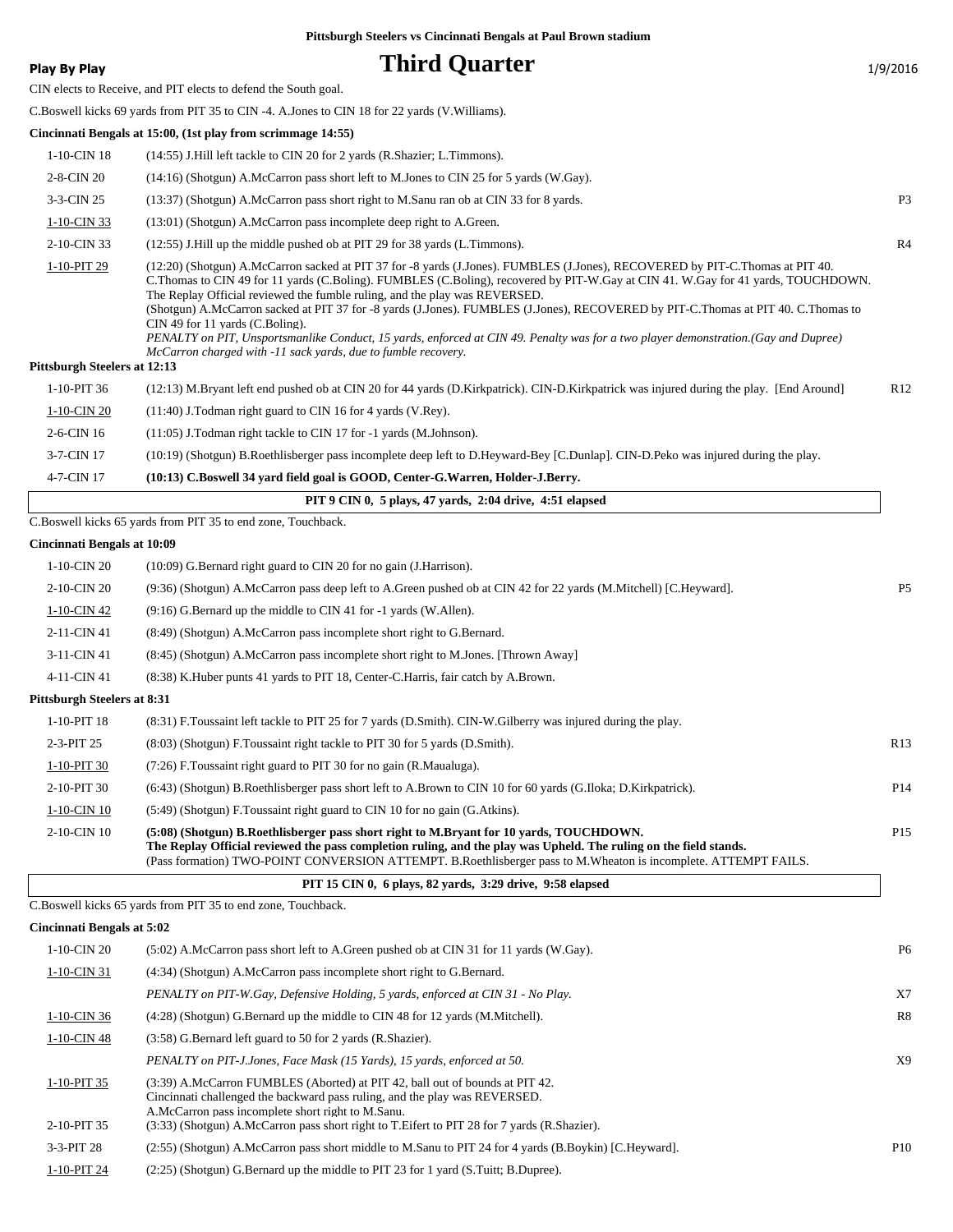- 2-9-PIT 23 (1:48) (Shotgun) A.McCarron pass incomplete short right to G.Bernard [R.Shazier].
- (1:43) (Shotgun) A.McCarron pass short right to G.Bernard to PIT 21 for 2 yards (R.Shazier). Pittsburgh challenged the runner was down by contact ruling, and the play was REVERSED. (Shotgun) A.McCarron pass short right to G.Bernard to PIT 21 for 2 yards (R.Shazier). FUMBLES (R.Shazier), RECOVERED by PIT-R.Shazier at PIT 25. R.Shazier, dead ball declared at PIT 25 for no gain. CIN-G.Bernard was injured during the play. Bernard charged with -2 yards due to fumble recovery. 3-9-PIT 23

### **Pittsburgh Steelers at 1:37**

| 1-10-PIT 25                | $(1:37)$ F. Toussaint left end to PIT 27 for 2 yards $(A.Jones)$ .                                                            |              |      |   |                    |              |                         |                     |        |  |  |
|----------------------------|-------------------------------------------------------------------------------------------------------------------------------|--------------|------|---|--------------------|--------------|-------------------------|---------------------|--------|--|--|
|                            | PENALTY on PIT-C. Wallace, Offensive Holding, 10 yards, enforced at PIT 25 - No Play.                                         |              |      |   |                    |              |                         |                     |        |  |  |
| 1-20-PIT 15                | $(1:21)$ (Shotgun) J.Todman right tackle to PIT 17 for 2 yards (R.Maualuga).                                                  |              |      |   |                    |              |                         |                     |        |  |  |
| 2-18-PIT 17                | $(2.43)$ (Shotgun) B. Roethlisberger pass incomplete deep right to M. Wheaton.                                                |              |      |   |                    |              |                         |                     |        |  |  |
| 3-18-PIT 17                | (:38) (Shotgun) B.Roethlisberger sacked at PIT 5 for -12 yards (V.Burfict). PIT-B.Roethlisberger was injured during the play. |              |      |   |                    |              |                         |                     |        |  |  |
| <b>END OF OUARTER</b>      |                                                                                                                               |              | Time |   | <b>First Downs</b> |              |                         | <b>Efficiencies</b> |        |  |  |
|                            |                                                                                                                               | <b>Score</b> | Poss | R | P                  | $\mathbf{x}$ | T                       | 3 Down              | 4 Down |  |  |
| <b>Pittsburgh Steelers</b> |                                                                                                                               | 15           | 7:10 | 2 | $\mathbf{2}$       | $\mathbf{0}$ | $\overline{\mathbf{4}}$ | 0/2                 | 0/0    |  |  |
| <b>Cincinnati Bengals</b>  |                                                                                                                               | $\bf{0}$     | 7:50 | 2 | 4                  |              | 8                       | 2/4                 | 0/0    |  |  |
|                            |                                                                                                                               |              |      |   |                    |              |                         |                     |        |  |  |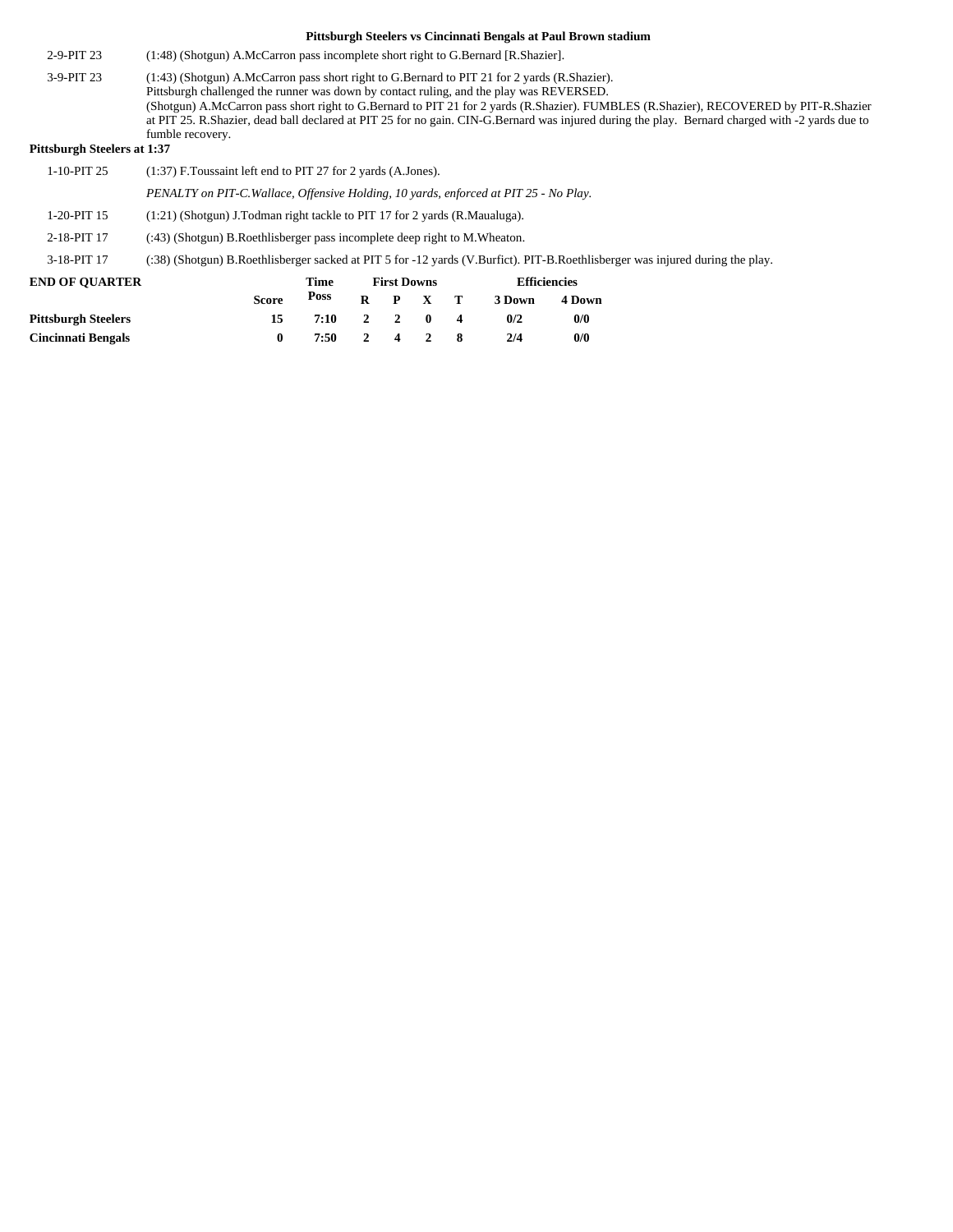| <b>Play By Play</b>                 | <b>Fourth Quarter</b>                                                                                              | 1/9/2016        |
|-------------------------------------|--------------------------------------------------------------------------------------------------------------------|-----------------|
| Pittsburgh Steelers continued.      |                                                                                                                    |                 |
| 4-30-PIT 5                          | (15:00) J.Berry punts 41 yards to PIT 46, Center-G.Warren, downed by PIT-R.Golden.                                 |                 |
| <b>Cincinnati Bengals at 14:47</b>  |                                                                                                                    |                 |
| 1-10-PIT 46                         | (14:47) (Shotgun) A.McCarron pass incomplete short left to T.Kroft.                                                |                 |
| 2-10-PIT 46                         | (14:43) (Shotgun) A.McCarron pass incomplete deep right to A.Green (W.Allen).                                      |                 |
|                                     | PENALTY on PIT-W.Allen, Defensive Pass Interference, 42 yards, enforced at PIT 46 - No Play.                       | X11             |
| 1-4-PIT 4                           | $(14:34)$ J.Hill right guard to PIT 1 for 3 yards (V.Williams).                                                    |                 |
| $2-1-PIT1$                          | (14:00) J.Hill right guard for 1 yard, TOUCHDOWN.                                                                  | R12             |
|                                     | M. Nugent extra point is GOOD, Center-C. Harris, Holder-K. Huber.                                                  |                 |
|                                     | PIT 15 CIN 7, 3 plays, 46 yards, 1 penalty, 0:50 drive, 1:03 elapsed                                               |                 |
|                                     | M.Nugent kicks 65 yards from CIN 35 to end zone, Touchback.                                                        |                 |
| <b>Pittsburgh Steelers at 13:57</b> |                                                                                                                    |                 |
| 1-10-PIT 20                         | (13:57) New PIT QB 3 L. Jones (Shotgun) L. Jones pass incomplete short middle to F. Toussaint (P. Sims).           |                 |
| 2-10-PIT 20                         | (13:52) J.Todman left end to PIT 45 for 25 yards (S.Williams). FUMBLES (S.Williams), ball out of bounds at PIT 45. | R <sub>16</sub> |
| 1-10-PIT 45                         | (13:20) F. Toussaint left end to PIT 49 for 4 yards (R. Maualuga).                                                 |                 |
| 2-6-PIT 49                          | (12:36) (Shotgun) L.Jones sacked at PIT 38 for -11 yards (sack split by C.Dunlap and P.Sims).                      |                 |
| 3-17-PIT 38                         | $(11:49)$ (Shotgun) L. Jones pass short left to M. Bryant pushed ob at PIT 42 for 4 yards (G. Iloka).              |                 |
| 4-13-PIT 42                         | (11:18) J.Berry punts 45 yards to CIN 13, Center-G.Warren, fair catch by B.Tate.                                   |                 |
| <b>Cincinnati Bengals at 11:11</b>  |                                                                                                                    |                 |
| 1-10-CIN 13                         | $(11:11)$ A.McCarron pass short right to J.Hill to CIN 24 for 11 yards (J.Jones).                                  | P <sub>13</sub> |
| 1-10-CIN 24                         | (10:34) (Shotgun) A.McCarron pass short middle to J.Hill to CIN 37 for 13 yards (L.Timmons).                       | P <sub>14</sub> |
| 1-10-CIN 37                         | (9:51) (Shotgun) R.Burkhead left guard to CIN 41 for 4 yards (C.Thomas).                                           |                 |
| 2-6-CIN 41                          | (9:17) (Shotgun) A.McCarron scrambles left end ran ob at CIN 47 for 6 yards (R.Shazier).                           | R15             |
| 1-10-CIN 47                         | (8:46) (Shotgun) A.McCarron pass incomplete deep middle to T.Eifert.                                               |                 |
| 2-10-CIN 47                         | (8:41) (Shotgun) A.McCarron scrambles up the middle to CIN 48 for 1 yard (A.Moats).                                |                 |
|                                     | Timeout #1 by CIN at 08:00.                                                                                        |                 |
| 3-9-CIN 48                          | (8:00) (Shotgun) A.McCarron pass deep left to T.Eifert to PIT 34 for 18 yards (W.Allen).                           | P <sub>16</sub> |
| 1-10-PIT 34                         | (7:34) A.McCarron pass short left to A.Green to PIT 25 for 9 yards (W.Gay).                                        |                 |
| 2-1-PIT 25                          | (7:06) (Shotgun) J.Hill up the middle to PIT 24 for 1 yard (L.Timmons; C.Thomas).                                  | R <sub>17</sub> |
| $1-10-PIT$ 24                       | (6.26) (Shotgun) J.Hill right guard to PIT 22 for 2 yards (R.Shazier; A.Moats).                                    |                 |
| 2-8-PIT 22                          | (5:57) (Shotgun) A.McCarron pass incomplete short right to M.Jones.                                                |                 |
| 3-8-PIT 22                          | (5:52) (Shotgun) A.McCarron pass short right to R.Burkhead pushed ob at PIT 17 for 5 yards (J.Harrison).           |                 |
| 4-3-PIT 17                          | (5:17) M.Nugent 36 yard field goal is GOOD, Center-C.Harris, Holder-K.Huber.                                       |                 |
|                                     | PIT 15 CIN 10, 13 plays, 70 yards, 5:59 drive, 9:48 elapsed                                                        |                 |
|                                     | M.Nugent kicks 65 yards from CIN 35 to end zone, Touchback.                                                        |                 |
| <b>Pittsburgh Steelers at 5:12</b>  |                                                                                                                    |                 |
| 1-10-PIT 20                         | (5.12) (Shotgun) L.Jones pass short right to A.Brown to PIT 27 for 7 yards (C.Lewis-Harris).                       |                 |
| 2-3-PIT 27                          | (4:33) J.Todman right end to PIT 27 for no gain (C.Dunlap).                                                        |                 |
| 3-3-PIT 27                          | (3:47) (Shotgun) L.Jones pass incomplete deep right to A.Brown (L.Hall).                                           |                 |
| 4-3-PIT 27                          | (3:42) J.Berry punts 42 yards to CIN 31, Center-G.Warren. A.Jones to PIT 45 for 24 yards (V.Williams).             |                 |
| <b>Cincinnati Bengals at 3:28</b>   |                                                                                                                    |                 |
| 1-10-PIT $45\,$                     | (3:28) (Shotgun) A.McCarron pass short middle to J.Hill to PIT 42 for 3 yards (R.Shazier) [A.Moats].               |                 |
| 2-7-PIT 42                          | (2:57) (Shotgun) A.McCarron pass short left to M.Jones ran ob at PIT 37 for 5 yards.                               |                 |
| 3-2-PIT 37                          | (2:52) (Shotgun) A.McCarron pass incomplete short right. [Thrown Away]                                             |                 |
| 4-2-PIT 37                          | (2:46) (Shotgun) A.McCarron pass short middle to M.Jones to PIT 28 for 9 yards (A.Moats).                          | P18             |
| 1-10-PIT 28                         | $(2:15)$ (Shotgun) A.McCarron scrambles left tackle to PIT 25 for 3 yards (S.Tuitt).                               |                 |
| Two-Minute Warning                  |                                                                                                                    |                 |
| 2-7-PIT 25                          | (2:00) (Shotgun) A.McCarron pass incomplete short middle to M.Sanu.                                                |                 |
| 3-7-PIT 25                          | (1:56) (Shotgun) A.McCarron pass deep left to A.Green for 25 yards, TOUCHDOWN.                                     | P <sub>19</sub> |

(Pass formation) TWO-POINT CONVERSION ATTEMPT. J.Hill rushes left end. ATTEMPT FAILS. Lateral Pass from McCarron to Hill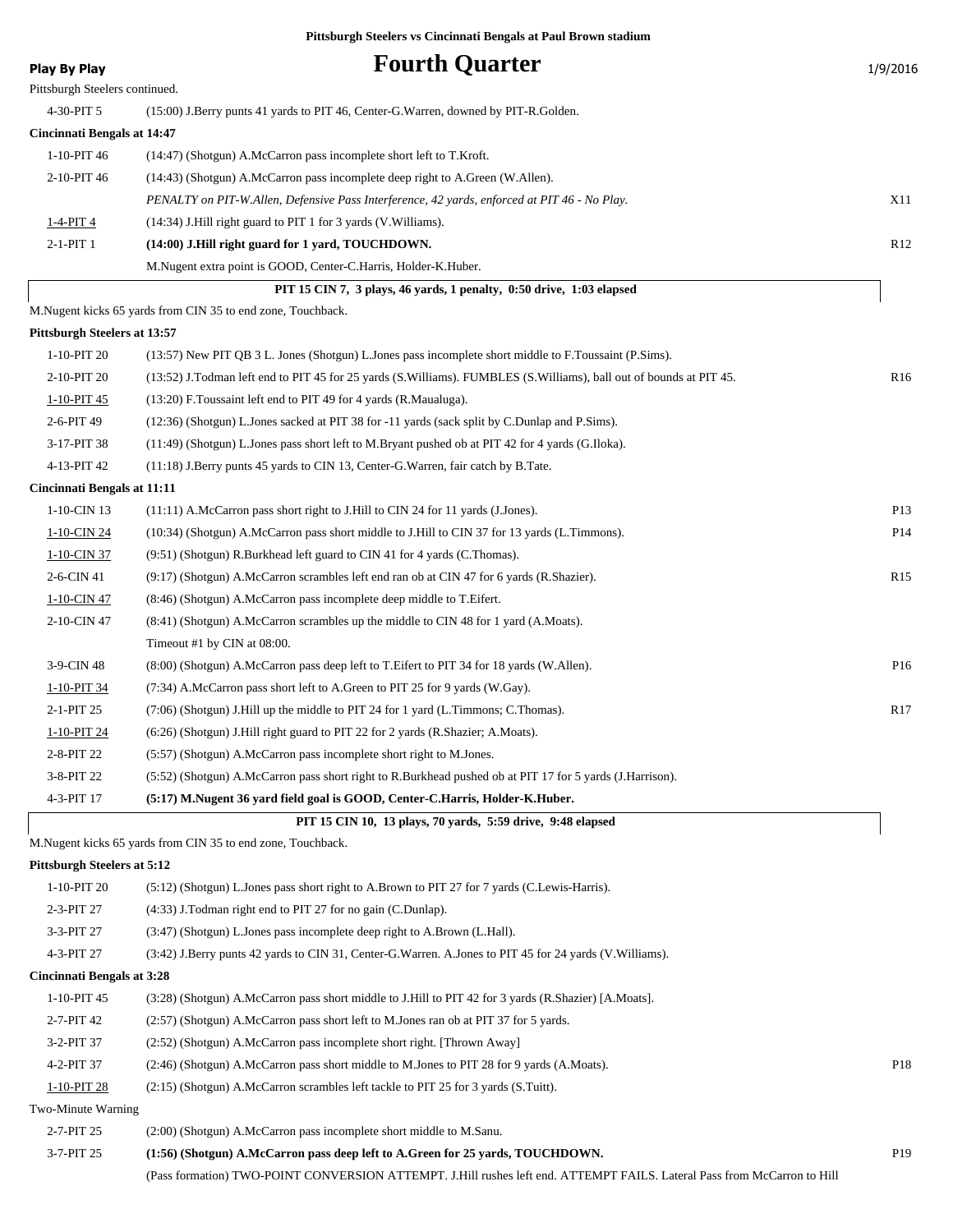|                                    | PIT 15 CIN 16, 7 plays, 45 yards, 1:38 drive, 13:10 elapsed                                                                                                                                         |                 |
|------------------------------------|-----------------------------------------------------------------------------------------------------------------------------------------------------------------------------------------------------|-----------------|
|                                    | M.Nugent kicks 67 yards from CIN 35 to PIT -2. M.Wheaton to PIT 14 for 16 yards (T.Roach; R.Burkhead).                                                                                              |                 |
|                                    | Pittsburgh Steelers at 1:50, (1st play from scrimmage 1:43)                                                                                                                                         |                 |
| 1-10-PIT 14                        | (1:43) (Shotgun) L.Jones pass short middle intended for M.Wheaton INTERCEPTED by V.Burfict at PIT 26. V.Burfict to PIT 26 for no gain<br>(M. Wheaton). CIN-W. Gilberry was injured during the play. |                 |
| Cincinnati Bengals at 1:36         |                                                                                                                                                                                                     |                 |
| 1-10-PIT 26                        | (1:36) J.Hill right guard to PIT 20 for 6 yards (R.Shazier; J.Jones). FUMBLES (R.Shazier), RECOVERED by PIT-R.Cockrell at PIT 12.<br>R.Cockrell to PIT 9 for -3 yards (C.Boling; A.Green).          |                 |
| <b>Pittsburgh Steelers at 1:23</b> | The Replay Official reviewed the fumble ruling, and the play was Upheld. The ruling on the field stands.                                                                                            |                 |
| 1-10-PIT 9                         | (1:23) PIT Ro (Shotgun) B.Roethlisberger pass short right to M.Bryant to PIT 17 for 8 yards (V.Rey; C.Lewis-Harris). CIN-L.Hall was injured<br>during the play.                                     |                 |
| 2-2-PIT 17                         | (:59) (Shotgun) B.Roethlisberger pass incomplete short left to A.Brown (C.Lewis-Harris).                                                                                                            |                 |
|                                    | Timeout #2 by CIN at 00:54.                                                                                                                                                                         |                 |
| 3-2-PIT 17                         | (:54) (Shotgun) B.Roethlisberger pass short right to F.Toussaint pushed ob at PIT 24 for 7 yards (D.Smith).                                                                                         | P17             |
| 1-10-PIT 24                        | (:47) (Shotgun) B.Roethlisberger pass short right to F.Toussaint to PIT 34 for 10 yards (C.Lewis-Harris).                                                                                           | P18             |
|                                    | Timeout #1 by PIT at 00:41.                                                                                                                                                                         |                 |
| 1-10-PIT 34                        | (:41) (Shotgun) B.Roethlisberger pass incomplete short right to F.Toussaint [W.Gilberry].                                                                                                           |                 |
| 2-10-PIT 34                        | (:37) (Shotgun) B.Roethlisberger pass short left to M.Bryant pushed ob at PIT 37 for 3 yards (G.Iloka).                                                                                             |                 |
| 3-7-PIT 37                         | (:32) (Shotgun) F.Toussaint left tackle to PIT 41 for 4 yards (M.Johnson).                                                                                                                          |                 |
|                                    | Timeout #2 by PIT at 00:28.                                                                                                                                                                         |                 |
|                                    | Timeout #3 by CIN at 00:28.                                                                                                                                                                         |                 |
| 4-3-PIT 41                         | (:28) (Shotgun) B.Roethlisberger pass short right to A.Brown to CIN 47 for 12 yards (L.Hall).                                                                                                       | P <sub>19</sub> |
|                                    | Timeout #3 by PIT at 00:22.                                                                                                                                                                         |                 |
| 1-10-CIN 47                        | (:22) (Shotgun) B.Roethlisberger pass incomplete deep right to A.Brown. PIT-A.Brown was injured during the play.                                                                                    |                 |
|                                    | PENALTY on CIN-V.Burfict, Unnecessary Roughness, 15 yards, enforced at CIN 47 - No Play.<br>PENALTY on CIN-A.Jones, Unsportsmanlike Conduct, 15 yards, enforced between downs.                      | X20.<br>X21     |
| 1-10-CIN 17                        | (:18) C.Boswell 35 yard field goal is GOOD, Center-G.Warren, Holder-J.Berry.                                                                                                                        |                 |
|                                    | PIT 18 CIN 16, 9 plays, 74 yards, 2 penalties, 1:09 drive, 14:46 elapsed                                                                                                                            |                 |
|                                    | C.Boswell kicks 69 yards from PIT 35 to CIN -4. A.Jones to CIN 24 for 28 yards (R.Ventrone; T.Garvin).                                                                                              |                 |
|                                    | Cincinnati Bengals at 0:14, (1st play from scrimmage 0:06)                                                                                                                                          |                 |

1-10-CIN 24 (:06) (Shotgun) A.McCarron pass incomplete deep right to A.Green (R.Shazier).

| <b>END OF OUARTER</b>      |              | Time | <b>First Downs</b> |     |                             |  | <b>Efficiencies</b> |        |  |
|----------------------------|--------------|------|--------------------|-----|-----------------------------|--|---------------------|--------|--|
|                            | <b>Score</b> | Poss | R                  |     | P X T                       |  | 3 Down              | 4 Down |  |
| <b>Pittsburgh Steelers</b> | 18           | 6:06 |                    |     | $1 \quad 3 \quad 2 \quad 6$ |  | 1/4                 | 1/1    |  |
| <b>Cincinnati Bengals</b>  | 16           | 8:54 | 3                  | - 5 | $\sim$ 1 $\sim$             |  | 2/4                 | 1/1    |  |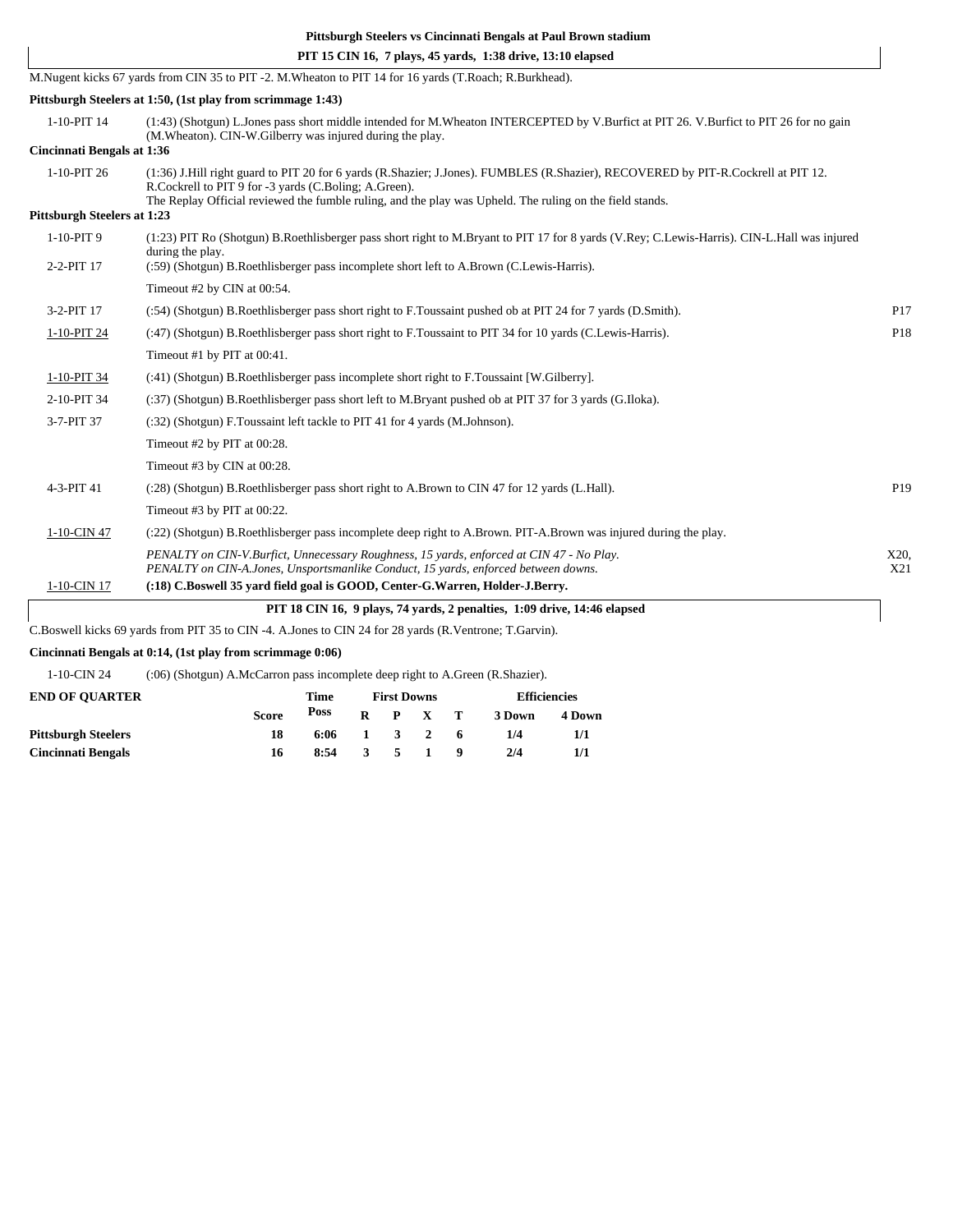## **Miscellaneous Statistics Report**

**Pittsburgh Steelers vs Cincinnati Bengals 1/9/2016 at Paul Brown stadium**

## **Ten Longest Plays for Pittsburgh Steelers**

| Yards | 0tr | <b>Play Start</b> | <b>Play Description</b>                                                                                                                                                                  |
|-------|-----|-------------------|------------------------------------------------------------------------------------------------------------------------------------------------------------------------------------------|
| 60    |     | 3 2-10-PIT 30     | (6:43) (Shotgun) B.Roethlisberger pass short left to A.Brown to CIN 10 for 60 yards (G.Iloka; D.Kirkpatrick).                                                                            |
| 44    |     | 3 1-10-PIT 36     | (12:13) M.Bryant left end pushed ob at CIN 20 for 44 yards (D.Kirkpatrick). CIN-D.Kirkpatrick was injured during the play.<br>[End Around]                                               |
| 37    |     | 2 2-15-CIN 49     | (:59) (Shotgun) B.Roethlisberger pass deep middle to M.Wheaton to CIN 25 for 24 yards (S.Williams).<br>PENALTY on CIN-S. Williams, Unnecessary Roughness, 13 yards, enforced at CIN 25.  |
| 27    |     | 1 3-2-PIT 14      | (2:27) (Shotgun) B.Roethlisberger pass short middle to F.Toussaint to PIT 41 for 27 yards (R.Nelson) [W.Gilberry].<br>Penalty on CIN-V Burfict, Defensive Holding, declined.             |
| 25    |     | 4 2-10-PIT 20     | (13:52) J.Todman left end to PIT 45 for 25 yards (S.Williams). FUMBLES (S.Williams), ball out of bounds at PIT 45.                                                                       |
| 23    |     | 2 2-25-CIN 44     | (3:07) (Shotgun) B.Roethlisberger pass short left to A.Brown pushed ob at CIN 21 for 23 yards (S.Williams).                                                                              |
| 16    |     | 2 1-10-PIT 25     | (1:49) (Shotqun) B.Roethlisberger pass short left to F.Toussaint pushed ob at PIT 41 for 16 yards (S.Williams).                                                                          |
| 14    |     | 1 2-4-PIT 47      | (1:25) J. Todman up the middle pushed ob at CIN 39 for 14 yards (R. Nelson).<br>PENALTY on PIT, Unsportsmanlike Conduct, 15 yards, enforced between downs. [Penalty called on PIT coach] |
| 12    |     | 4 4-3-PIT 41      | (28) (Shotgun) B.Roethlisberger pass short right to A.Brown to CIN 47 for 12 yards (L.Hall).                                                                                             |
| 11    |     | 2 2-6-PIT 45      | (1:18) (Shotgun) B.Roethlisberger pass short middle to A.Brown pushed ob at CIN 44 for 11 yards (V.Burfict).                                                                             |
|       |     |                   | Ten Longest Plays for Cincinnati Rengals                                                                                                                                                 |

## **Ten Longest Plays for Cincinnati Bengals**

| Yards | 0tr | <b>Play Start</b> | <b>Play Description</b>                                                                                          |
|-------|-----|-------------------|------------------------------------------------------------------------------------------------------------------|
| 38    |     | 3 2-10-CIN 33     | (12:55) J.Hill up the middle pushed ob at PIT 29 for 38 yards (L.Timmons).                                       |
| 25    |     | 4 3-7-PIT 25      | (1:56) (Shotqun) A.McCarron pass deep left to A.Green for 25 yards, TOUCHDOWN.                                   |
| 22    |     | 3 2-10-CIN 20     | (9:36) (Shotgun) A.McCarron pass deep left to A.Green pushed ob at CIN 42 for 22 yards (M.Mitchell) [C.Heyward]. |
| 18    |     | 4 3-9-CIN 48      | (8:00) (Shotgun) A.McCarron pass deep left to T.Eifert to PIT 34 for 18 yards (W.Allen).                         |
| 17    |     | 3 1-10-CIN 48     | (3:58) G.Bernard left quard to 50 for 2 yards (R.Shazier).                                                       |
| 16    |     | 3-12-CIN 39       | (5:56) (Shotgun) A.McCarron pass short right to T.Eifert to PIT 45 for 16 yards (W.Gay; S.Tuitt).                |
| 14    |     | 2 3-22-CIN 17     | (9:05) (Shotgun) G.Bernard right guard to CIN 31 for 14 yards (W.Allen).                                         |
| 13    |     | 2-11-CIN 28       | (7:51) A.McCarron pass short left to M.Jones ran ob at CIN 41 for 13 yards.                                      |
| 13    |     | 4 1-10-CIN 24     | (10:34) (Shotqun) A.McCarron pass short middle to J.Hill to CIN 37 for 13 yards (L.Timmons).                     |
| 12    | 3   | 1-10-CIN 36       | (4:28) (Shotgun) G.Bernard up the middle to CIN 48 for 12 yards (M.Mitchell).                                    |
|       |     |                   |                                                                                                                  |

| <b>Touchdown Scoring Information</b> |                     |  |               |                             | <b>Offense</b> | <b>Defense</b> Special Teams |            |    |    |             |            |
|--------------------------------------|---------------------|--|---------------|-----------------------------|----------------|------------------------------|------------|----|----|-------------|------------|
| <b>VISITOR</b>                       | Pittsburgh Steelers |  |               |                             |                |                              |            |    |    |             |            |
| <b>HOME</b>                          | Cincinnati Bengals  |  |               |                             | $\mathcal{P}$  | $\Omega$                     |            |    |    |             |            |
| <b>Player Scoring Information</b>    |                     |  |               |                             |                |                              |            |    |    |             |            |
| Club Player                          |                     |  | TD Rush<br>TD | Rec KO TD Punt Int TD<br>TD | TD             | Fum<br>TD.                   | Misc<br>TD | FG | XP | 2Pt<br>Rush | 2Pt<br>Rec |

| PIT | C.Boswell    | 0            | $\mathbf 0$  | $\overline{0}$          | $\mathbf{0}$   | $0\qquad 0$             |                         | $0 \qquad 4$            |                         | $\overline{\mathbf{0}}$ | $\overline{\mathbf{0}}$     |                         | $0\qquad 0\qquad 12$    |                |
|-----|--------------|--------------|--------------|-------------------------|----------------|-------------------------|-------------------------|-------------------------|-------------------------|-------------------------|-----------------------------|-------------------------|-------------------------|----------------|
|     | PIT M.Bryant | $\mathbf{0}$ | 1            | $\overline{\mathbf{0}}$ | $\overline{0}$ | $\overline{\mathbf{0}}$ | $\overline{\mathbf{0}}$ | $\overline{\mathbf{0}}$ | $\overline{0}$          |                         | $0\qquad 0\qquad 0\qquad 0$ |                         |                         | 6              |
| CIN | J.Hill       |              | $\Omega$     | $\mathbf{0}$            | $\mathbf{0}$   | $\overline{\mathbf{0}}$ | $\overline{\mathbf{0}}$ | $\overline{\mathbf{0}}$ | $\overline{\mathbf{0}}$ | $\overline{0}$          | $\overline{0}$              | $\overline{\mathbf{0}}$ | $\overline{\mathbf{0}}$ | 6              |
| CIN | A.Green      | 0            | 1            | $\overline{0}$          | $\mathbf 0$    | $\overline{\mathbf{0}}$ | $\overline{\mathbf{0}}$ | $\overline{\mathbf{0}}$ | $\overline{0}$          | $\overline{0}$          | $\overline{0}$              | $\overline{0}$          | $\overline{\mathbf{0}}$ | - 6            |
| CIN | M.Nugent     | - 0          | $\mathbf{0}$ | $\mathbf{0}$            | $\overline{0}$ | $\overline{0}$          | $\overline{\mathbf{0}}$ | $\sim$ 0 1              |                         | $\mathbf{1}$            |                             | $0\qquad 0$             | $\overline{\mathbf{0}}$ | $\overline{4}$ |

**Sfty Points**

| <b>Possession Detail</b>    | <b>First Half</b> |      | <b>Second Half</b> |       | Game           |       |  |  |
|-----------------------------|-------------------|------|--------------------|-------|----------------|-------|--|--|
|                             | <b>Visitor</b>    | Home | <b>Visitor</b>     | Home  | <b>Visitor</b> | Home  |  |  |
| Largest Lead                | 6                 | 0    | 15                 |       | 15             |       |  |  |
| Drives Leading              |                   | 0    |                    |       | 6              |       |  |  |
| Time of Possession Leading  | 1:16              | 0:00 | 11:53              | 0:13  | 13:09          | 0:13  |  |  |
| Largest Deficit             | 0                 | -6   | -1                 | $-15$ | -1             | $-15$ |  |  |
| Drives Trailing             | 0                 |      |                    |       |                | 9     |  |  |
| Time of Possession Trailing | 0:00              | 1:11 | 1:23               | 16:31 | 1:23           | 17:42 |  |  |
| Times Score Tied Up         |                   | 0    |                    | 0     |                | 0     |  |  |
| Lead Changes                |                   |      |                    |       |                |       |  |  |